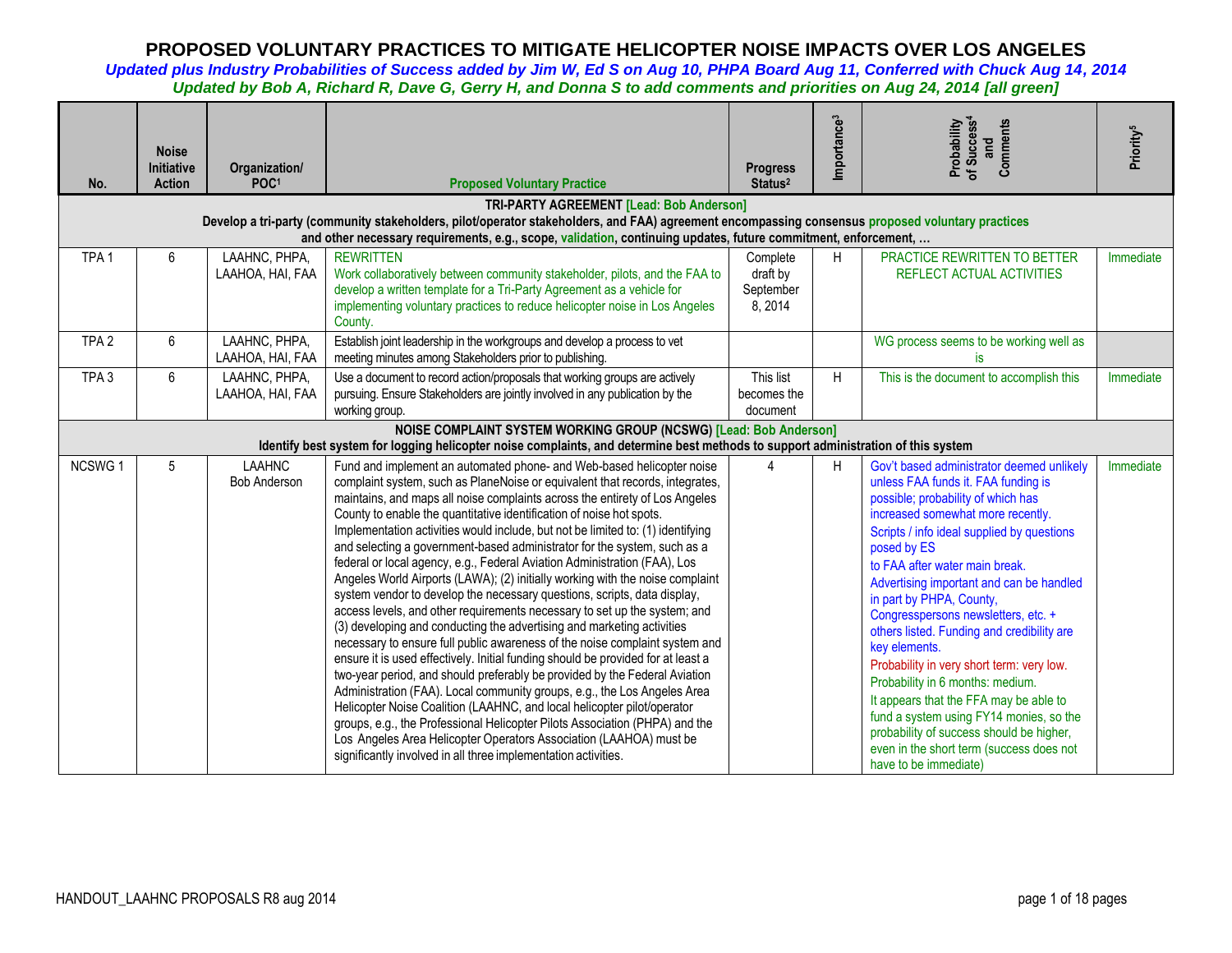| No.                | <b>Noise</b><br>Initiative<br><b>Action</b> | Organization/<br>POC <sup>1</sup>    | <b>Proposed Voluntary Practice</b>                                                                                                                                                                                                                                                                                                                                                                                                                                                                                                                                                                                                                                                                                                               | <b>Progress</b><br>Status <sup>2</sup> | Importance <sup>3</sup> | Probability<br>of Success <sup>4</sup><br>and<br>Comments                                                                                                                                                                                                                                                 | Priority <sup>5</sup> |
|--------------------|---------------------------------------------|--------------------------------------|--------------------------------------------------------------------------------------------------------------------------------------------------------------------------------------------------------------------------------------------------------------------------------------------------------------------------------------------------------------------------------------------------------------------------------------------------------------------------------------------------------------------------------------------------------------------------------------------------------------------------------------------------------------------------------------------------------------------------------------------------|----------------------------------------|-------------------------|-----------------------------------------------------------------------------------------------------------------------------------------------------------------------------------------------------------------------------------------------------------------------------------------------------------|-----------------------|
| NCSWG <sub>2</sub> | 5                                           | <b>LAAHNC</b><br><b>Bob Anderson</b> | By the end of 2014, begin to determine the best methods, systems, and<br>other means necessary to enhance or complement the helicopter noise<br>complaint system and enable automated identification of all helicopters<br>across Los Angeles County and automated cross-tracking of identified<br>helicopters to specific noise complaints. Implementation activities would<br>include, but not be limited to: (1) identifying necessary system requirements<br>and concepts of operation (CONOPS); (2) identifying and requiring<br>necessary operational and equipment needs to ensure identification, e.g.,<br>transponders; and (3) investigating complaints and following up with the<br>concerned pilots/operators to achieve resolution. | 3H                                     | H                       | Use Webtrak (B&K). Not only route, but<br>only smooth route.<br>Probability in very short term: very low.<br>Probability in 6 months: medium.<br>The FAA-funded system, if it is<br>implemented, may or may not include an<br>identification function. If it does, could be<br>very quick implementation. | Immediate             |
| NCSWG <sub>3</sub> | $5^{\circ}$                                 | <b>LAAHNC</b><br><b>Bob Anderson</b> | <b>REWRITTEN</b><br>Community stakeholders and pilots will support FAA implementation of a<br>noise complaint system, including marketing and outreach activities to ensure<br>that residents and pilots are aware that the system is in place and understand<br>how the system is used.                                                                                                                                                                                                                                                                                                                                                                                                                                                         | 3H                                     | H                       | Combine with 1 and 2 above.<br><b>REWRITTEN TO REFLECT SUPPORT</b><br><b>FOR SYSTEM</b>                                                                                                                                                                                                                   | Immediate             |
| NCSWG4             | 5                                           | PHPA, LAAHOA,<br>LAAHNG, FAA         | Active review of monitoring systems.                                                                                                                                                                                                                                                                                                                                                                                                                                                                                                                                                                                                                                                                                                             | 3H                                     | $\mathbf{H}$            | Combine with 1 and 2 above<br>ALREADY INCLUDED; ELIMINATED                                                                                                                                                                                                                                                |                       |
|                    |                                             |                                      | BEST PRACTICES WORKING GROUP (BPWG) [Lead: Dave Garfinkle]<br>Develop countywide best practices to minimize the impacts of helicopter noise                                                                                                                                                                                                                                                                                                                                                                                                                                                                                                                                                                                                      |                                        |                         |                                                                                                                                                                                                                                                                                                           |                       |
| BPWG <sub>1</sub>  | 3                                           | <b>LAAHNC</b><br>Dave Garfinkle      | Work with residents, businesses, pilots, operators, and the FAA to identify<br>specific areas in Los Angeles County that are subjected to excessive<br>helicopter noise and the associated safety hazards, to both the pilots and<br>ground personnel, from current flight patterns.                                                                                                                                                                                                                                                                                                                                                                                                                                                             |                                        | H                       | Already done.<br>Assume means High                                                                                                                                                                                                                                                                        | Immediate             |
| BPWG <sub>2</sub>  | 3                                           | <b>LAAHNC</b><br>Dave Garfinkle      | Establish minimum flight altitude<br>At our June 12, 2014 meeting, the Best Practices Working Group (BPWG)<br>deferred discussion of the minimum flight altitude proposal to a subsequent<br>meeting, as this is the most complex proposal that will require significant<br>discussion and collaboration.                                                                                                                                                                                                                                                                                                                                                                                                                                        | 3H                                     | H                       | 1,000 foot - already done or at least<br>underway with JW LOA High Probability<br>PLEASE SEE NOTE A<br>2,000 foot proposal unrealistic due to<br>regulated areas and topography; result:<br>delay in implementation of doable items.<br>No probability.                                                   | Later                 |
| BPWG 3             | 3                                           | <b>LAAHNC</b><br>Dave Garfinkle      | Work with helicopter pilot, operators, and organizations to ensure that<br>helicopters hover for less than five minutes at a single location, except for<br>first responder coverage of active incidents, and further ensure that, when<br>multiple approaches to a location are necessary, helicopters fly at least one<br>mile from the location before again approaching to hover at the location.                                                                                                                                                                                                                                                                                                                                            | $\overline{4}$                         | H                       | Already done or at least underway with JW<br>LOA High Probability; LAPD and others<br>agree on all except mission critical<br>situations.<br>Near consensus reached at last WG<br>meeting<br>PLEASE SEE NOTE A                                                                                            | Immediate             |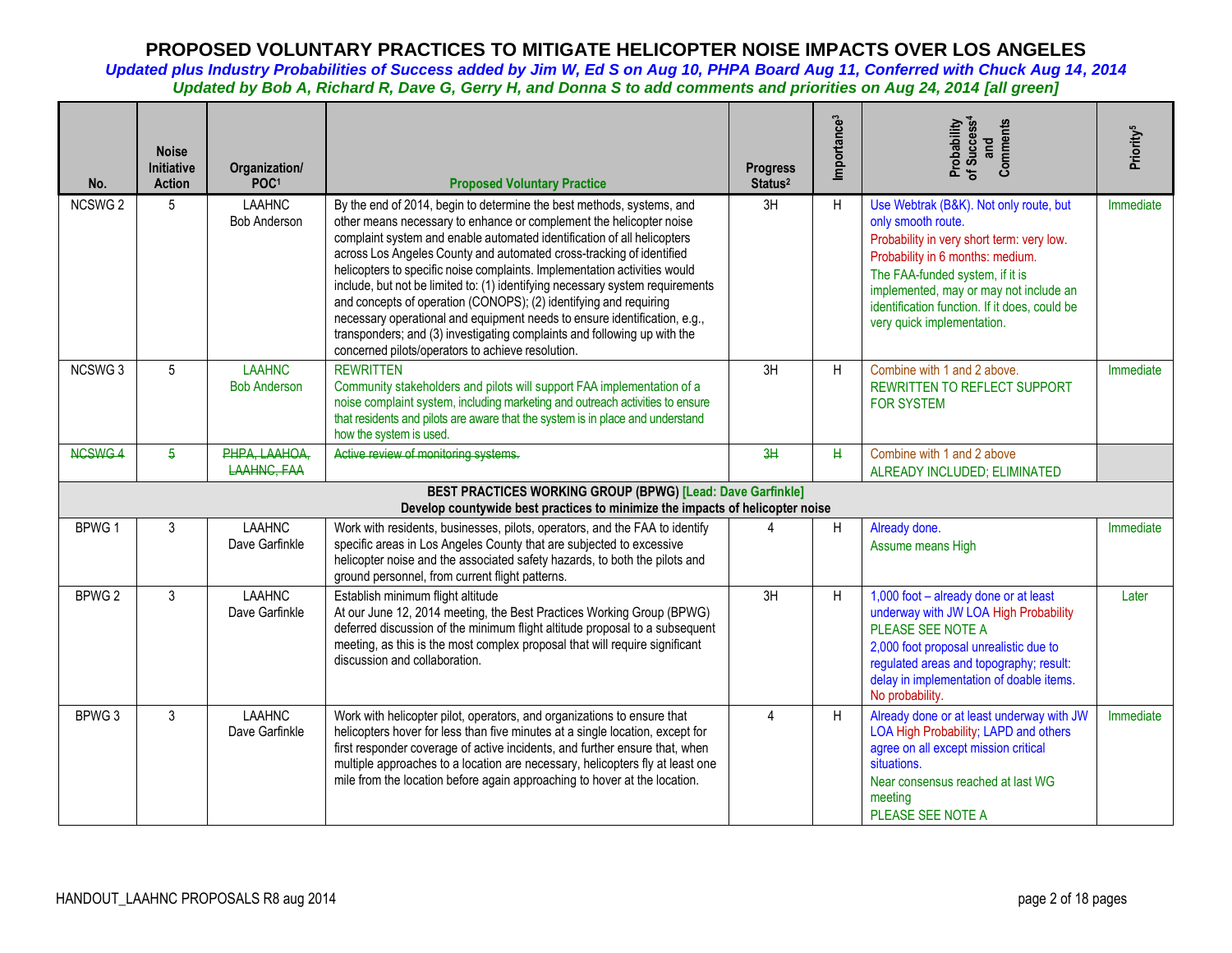| No.    | <b>Noise</b><br><b>Initiative</b><br><b>Action</b> | Organization/<br>POC <sup>1</sup> | <b>Proposed Voluntary Practice</b>                                                                                                                                                                                                                                                                                                                                                                                                                                                                                                                                                                                                                                                                                                                                                                                                                                   | <b>Progress</b><br>Status <sup>2</sup>                                                            | Importance <sup>3</sup> | Probability<br>of Success <sup>4</sup><br>Comments<br>and                                                                                                                                                                                                                                       | Priority <sup>5</sup> |
|--------|----------------------------------------------------|-----------------------------------|----------------------------------------------------------------------------------------------------------------------------------------------------------------------------------------------------------------------------------------------------------------------------------------------------------------------------------------------------------------------------------------------------------------------------------------------------------------------------------------------------------------------------------------------------------------------------------------------------------------------------------------------------------------------------------------------------------------------------------------------------------------------------------------------------------------------------------------------------------------------|---------------------------------------------------------------------------------------------------|-------------------------|-------------------------------------------------------------------------------------------------------------------------------------------------------------------------------------------------------------------------------------------------------------------------------------------------|-----------------------|
| BPWG 4 | 3                                                  | <b>LAAHNC</b><br>Dave Garfinkle   | Work with electronic news gathering (ENG) operators and organizations to<br>implement ENG helicopter pooling of information and encourage the use of<br>advanced cameras and other technology as it becomes available.                                                                                                                                                                                                                                                                                                                                                                                                                                                                                                                                                                                                                                               | 4                                                                                                 | H                       | Already done or at least underway in work<br>with RTNA, PHPA, etc. / See Jumper;<br>water main situations. High Probability.<br>Near consensus reached at last WG<br>meeting<br>PLEASE SEE NOTE A                                                                                               | Immediate             |
| BPWG 5 | 3                                                  | <b>LAAHNC</b><br>Dave Garfinkle   | Work with helicopter pilot and operator organizations to curtail flights<br>between midnight and 6:00 am, except for first responder routine patrols,<br>immediate coverage of late breaking news events, and direct return flights<br>from earlier assignments. Encourage pilots and operators to reduce night<br>flight hours wherever possible, especially in the late evening.                                                                                                                                                                                                                                                                                                                                                                                                                                                                                   | 4                                                                                                 | H                       | OK. Can be implemented as worded May<br>not be needed due simply to dark, sleep,<br>no non-emergency craft flying during those<br>hours. Recommendation can be made:<br>that's High Probability.<br>Morning hour being reviewed based on<br>last WG meeting                                     | Immediate             |
| BPWG 6 | 3                                                  | <b>LAAHNC</b><br>Dave Garfinkle   | Work with pilots and operators to ensure that all helicopters operating in Los<br>Angeles County are equipped with Mode C or S transponders, or similar<br>equipment, that allows radar tracking of the helicopter, and ensure that such<br>equipment is operational at all times when flying within the county.                                                                                                                                                                                                                                                                                                                                                                                                                                                                                                                                                     | $\mathbf{3}$                                                                                      | H                       | Mode C already; Mode S - figure 5-10<br>years, maybe.<br>Very low probability due to high cost, and<br>undefined advantage (who will monitor)                                                                                                                                                   | <b>Next</b>           |
| BPWG7  | 3                                                  | <b>LAAHNC</b><br>Dave Garfinkle   | Work with helicopter pilots and operators to develop a mechanism to identify<br>pilots who routinely ignore or violate best practices and safety procedures,<br>to ensure that they are advised to modify their behavior, and to ensure that<br>repeated violations are reported to proper authorities so necessary action<br>can be taken.                                                                                                                                                                                                                                                                                                                                                                                                                                                                                                                          | 3                                                                                                 | H                       | High probability if industry self enforce.<br>See JW LOA.<br>PLEASE SEE NOTE A                                                                                                                                                                                                                  | <b>Next</b>           |
| BPWG8  | 1,2                                                | LAAHOA<br><b>Chuck Street</b>     | PILOTS PLEDGE: I will make every effort to fly my helicopter along freeway<br>routes at an altitude above 1,000 feet AGL. I will do this knowing that the<br>inherent noise being generated by my aircraft will "blend into" the sounds<br>being generated by automobile and truck traffic on the highway route below.                                                                                                                                                                                                                                                                                                                                                                                                                                                                                                                                               | <b>Never</b><br>introduced<br>into BPWG<br><b>Needs</b><br>review and<br>incorporation<br>by BPWG | H                       | Already do; mostly used for navigation and<br>calling out location, too. Can be reinforced<br>in Outreach.<br>High probability (already!)<br>PLEASE SEE NOTE A                                                                                                                                  | Immediate             |
| BPWG 9 | 3                                                  | LAAHOA<br><b>Chuck Street</b>     | PILOT's PLEDGE: I pledge to fly my helicopter in a safe and prudent<br>manner at all times, faithfully observing all FAA regulations. In addition, I will<br>strive to reduce the noise impact of my helicopter on the residents who live<br>below my flight paths. I will do my part to facilitate a significant reduction in<br>the number of helicopter noise complaints in the Los Angeles basin. I will fly<br>my helicopter at higher altitudes where it is safe to do so without<br>endangering myself or my passengers. And I will be mindful of the fact that<br>how I operate my aircraft reflects on all who fly helicopters in the Southland.<br>I realize that the continued growth of helicopter aviation requires the<br>tolerance and even appreciation of the residents of the region. Therefore I<br>pledge to be a responsible pilot and citizen. | Never<br>introduced<br>into BPWG<br><b>Needs</b><br>review and<br>incorporation<br>by BPWG        | H                       | Unnecessary verbiage. Adds nothing of<br>substance. Implied or stated effectively in<br>JW LOA, far more specifically. FARs<br>require prudent and safe.<br>But, if there are enough reasons to create<br>another version, the "prudent and safe"<br>proviso can be added.<br>PLEASE SEE NOTE A | Immediate             |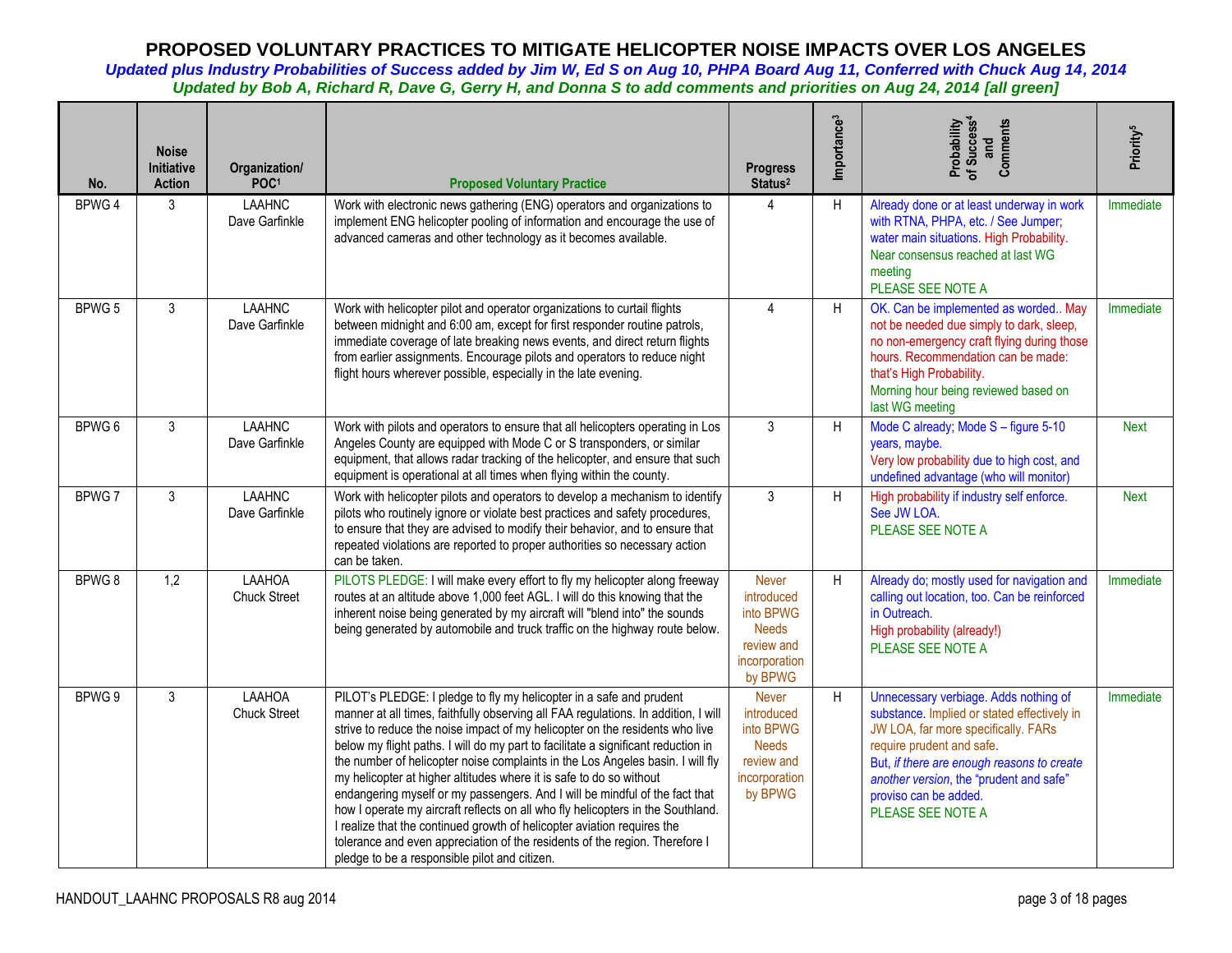| No.               | <b>Noise</b><br><b>Initiative</b><br><b>Action</b>                                                                                                                                                                                                                                    | Organization/<br>POC <sup>1</sup> | <b>Proposed Voluntary Practice</b>                                                                                                                                                                                                                                                                                                                                                                                                                                                                                                                  | <b>Progress</b><br>Status <sup>2</sup>                                                            | Importance <sup>3</sup> | Probability<br>of Success <sup>4</sup><br>Comments<br>and                                                                                                                                                                                                                                                                                                                                                                                                                                                                                                          | Priority <sup>5</sup> |  |
|-------------------|---------------------------------------------------------------------------------------------------------------------------------------------------------------------------------------------------------------------------------------------------------------------------------------|-----------------------------------|-----------------------------------------------------------------------------------------------------------------------------------------------------------------------------------------------------------------------------------------------------------------------------------------------------------------------------------------------------------------------------------------------------------------------------------------------------------------------------------------------------------------------------------------------------|---------------------------------------------------------------------------------------------------|-------------------------|--------------------------------------------------------------------------------------------------------------------------------------------------------------------------------------------------------------------------------------------------------------------------------------------------------------------------------------------------------------------------------------------------------------------------------------------------------------------------------------------------------------------------------------------------------------------|-----------------------|--|
| BPWG 10           | $\overline{a}$                                                                                                                                                                                                                                                                        | <b>PHPA</b><br>POC not known?     | Cooperation with RTNA to put in place pool helicopters at Carmageddon II.<br>Reduction of helicopters at Jamzilla; cooperation of RTNA                                                                                                                                                                                                                                                                                                                                                                                                              | Redundant:<br>incorporate<br>into BPWG 4                                                          | $\mathbf H$             | Redundant; incorporate into BPWG 4 - as<br>noted.<br>ALREADY INCLUDED; ELIMINATED                                                                                                                                                                                                                                                                                                                                                                                                                                                                                  |                       |  |
| BPWG 11           | 3                                                                                                                                                                                                                                                                                     | Air Methods/HAI<br>Jim Wisecup    | Developing best practices Letter of Agreement based on pilot inputs                                                                                                                                                                                                                                                                                                                                                                                                                                                                                 | <b>Never</b><br>introduced<br>into BPWG<br><b>Needs</b><br>review and<br>incorporation<br>by BPWG | H                       | Already done: JW LOA. No need for<br>another one!<br>Cut this out of BPWG.<br>PLEASE SEE NOTE A                                                                                                                                                                                                                                                                                                                                                                                                                                                                    | ???                   |  |
| BPWG 12           | 4,2                                                                                                                                                                                                                                                                                   | Unknown origin?                   | Identify areas in the Los Angeles area that are subjected to excessive<br>helicopter noise and the associated safety hazards, to both the pilots and<br>ground personnel, from current flight patterns.                                                                                                                                                                                                                                                                                                                                             | Redundant:<br>incorporate<br>into BPWG 1                                                          | $\mathbf H$             | Redundant; incorporate into BPWG 1 - as<br>noted.<br>ALREADY INCLUDED; ELIMINATED                                                                                                                                                                                                                                                                                                                                                                                                                                                                                  |                       |  |
|                   | PILOT OUTREACH WORKING GROUP (POWG) [Lead: Donna Sievers]<br>Create a process and procedures for communicating with and training all helicopter pilots in Los Angeles County on voluntary agreements<br>which are designed to significantly reduce helicopter noise within the county |                                   |                                                                                                                                                                                                                                                                                                                                                                                                                                                                                                                                                     |                                                                                                   |                         |                                                                                                                                                                                                                                                                                                                                                                                                                                                                                                                                                                    |                       |  |
| POWG <sub>1</sub> | 4                                                                                                                                                                                                                                                                                     | <b>LAAHNC</b><br>Donna Sievers    | Develop a communication process which assures that all helicopter pilots in Los<br>Angeles County are provided timely information regarding helicopter "noise<br>sensitive" areas and Voluntary Agreements designed to reduce the impact of<br>helicopter noise.                                                                                                                                                                                                                                                                                    | 4                                                                                                 | H                       | Done.<br>PHPA doing.<br><b>High Probability</b><br>The comment of "Done" and "PHPA doing"<br>are not accurate. This is not just a PHPA<br>issue nor has it been "done" yet. The<br>practice is trying to create a process<br>whereby all pilots are provided timely<br>information regarding voluntary<br>agreements. No agreements have been<br>reached yet so it cannot be "Done". Glad<br>to see this has a High Probability of<br>Success although WG has not yet<br>hammered out the complete process to<br>communicate with all pilots.<br>PLEASE SEE NOTE A | Immediate             |  |
| POWG <sub>2</sub> | 3                                                                                                                                                                                                                                                                                     | <b>LAAHNC</b><br>Donna Sievers    | Reach out to all professional helicopter industry organizations including PHPA,<br>LAAHOA and Airport Associations to facilitate communication and training with<br>their members and all additional helicopter pilots within the County, including but<br>not limited to Safety Seminars, brochures, videos, and other methods to educate<br>pilots. Work with the FAA to communicate with all helicopter pilots about the<br>necessity of flying "quietly" through their training courses and publications.<br>ADDED FROM OLD POWG 10, 11, AND 12 | $\Delta$                                                                                          | H                       | Done.<br>PHPA doing.<br>Use SCAG + SCAUWG<br>High probability.<br>See comment above for POWG 1. The<br>"flying quietly" or "neighborly" campaign<br>has not brought about noise reduction thus<br>far.                                                                                                                                                                                                                                                                                                                                                             | Immediate             |  |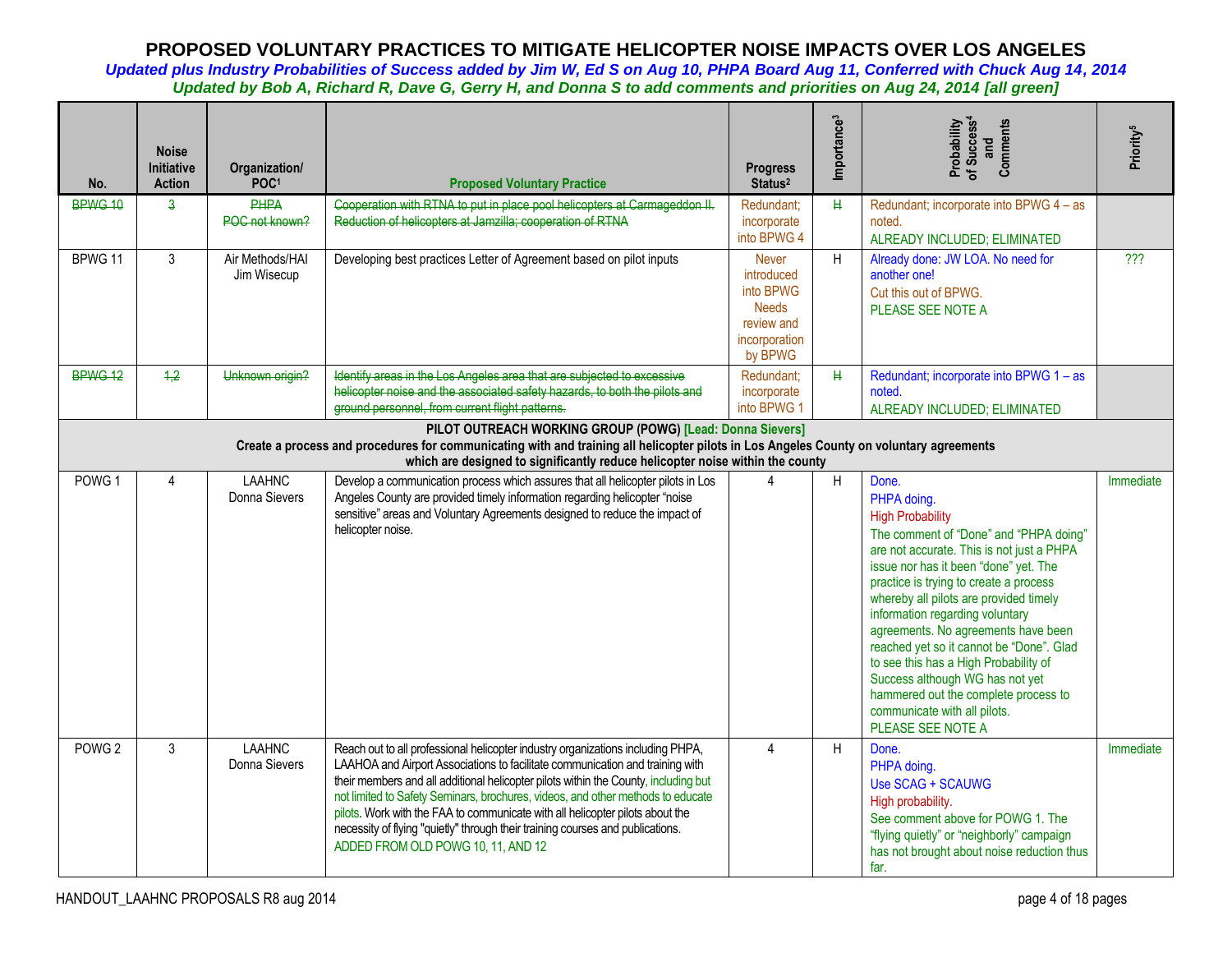| No.               | <b>Noise</b><br><b>Initiative</b><br><b>Action</b> | Organization/<br>POC <sup>1</sup> | <b>Proposed Voluntary Practice</b>                                                                                                                                                                                                                                                                                                                                                                                                                                                                                                  | <b>Progress</b><br>Status <sup>2</sup>                                | Importance <sup>3</sup> | Probability<br>of Success <sup>4</sup><br>Comments<br>and                                                                                                                                                                                                                                                                                                                                                                                                                                                                                                                                                    | Priority <sup>5</sup> |
|-------------------|----------------------------------------------------|-----------------------------------|-------------------------------------------------------------------------------------------------------------------------------------------------------------------------------------------------------------------------------------------------------------------------------------------------------------------------------------------------------------------------------------------------------------------------------------------------------------------------------------------------------------------------------------|-----------------------------------------------------------------------|-------------------------|--------------------------------------------------------------------------------------------------------------------------------------------------------------------------------------------------------------------------------------------------------------------------------------------------------------------------------------------------------------------------------------------------------------------------------------------------------------------------------------------------------------------------------------------------------------------------------------------------------------|-----------------------|
| POWG <sub>3</sub> | 3                                                  | <b>LAAHNC</b><br>Donna Sievers    | Work with the helicopter Industry stakeholders to develop a standardized training<br>curriculum that includes specific operating procedures for reducing the impact of<br>helicopter noise. Ensure that helicopter operators and pilots comply with Voluntary<br>Agreements that have been created to reduce the impact of helicopter noise.                                                                                                                                                                                        | $\overline{4}$                                                        | H                       | HAI Fly Neighborly curriculum.<br>PHPA: suggested curriculum. Medium<br>probability; takes time.<br>We appreciate that it will take time to<br>develop or collect training curriculums but<br>think the training of pilots should be a high<br>priority and high probability if we are to<br>keep new pilots properly trained. We need<br>to collect the various curriculums and<br>begin reviewing what is now the current<br>training practice and what needs to be<br>added to the training. Just because it<br>"takes time" should not be a reason to<br>relegate this Goal to "Medium Probability".     | Immediate             |
| POWG <sub>4</sub> | 3                                                  | <b>LAAHNC</b><br>Donna Sievers    | Request that all Certified Flight Instructors (CFIs) educate their students<br>about Voluntary Agreements and procedures for reducing the impact of<br>helicopter noise on the neighborhoods below their flight paths. This<br>instruction should include the specifics of all pertinent Letters of Agreement<br>between ATC and helicopter operators. Prior to every flight, CFIs should<br>encourage their students to "Fly Neighborly!"<br>ADDED FROM OLD POWG 9<br>Ensure flight schools include outreach as part of curriculum | $\overline{4}$<br>How are the<br>stakeholders<br>going to do<br>this? | H                       | HAI Fly Neighborly curriculum.<br>PHPA: suggested curriculum. Medium<br>probability; takes time.<br>No ATC involvement.<br>See comment above for POWG 3. From<br>our discussions, it seems essential for<br>CFIs to educate their students regarding<br>voluntary agreements so we again would<br>say this should be a High Probability even<br>though it will take time. The WG added<br>ATC's Letters of Agreement as another<br>good tool for CFIs to use with their<br>students so we do not understand the<br>comment "No ATC involvement". We<br>mentioned ATC with respect to LOAs with<br>operators. | <b>Next</b>           |
| POWG <sub>5</sub> | 3                                                  | <b>LAAHNC</b><br>Donna Sievers    | Request that all Certified Flight Instructors (CFIs) include curriculum during<br>Bi-annual flight reviews of active helicopter pilots which incorporates the<br>Voluntary Agreements and procedures for reducing the impact of helicopter<br>noise on residential neighborhoods.<br>ADDED FROM OLD POWG 9<br>Ensure flight schools include outreach as part of curriculum                                                                                                                                                          | $\overline{4}$<br>How are the<br>stakeholders<br>going to do<br>this? | H                       | Combine with #3 above.<br>Not a formal part of BFR but can be made<br>informal part for High Probability.<br>The WG saw POWG 5 separate from<br>POWG 4 in that one deals with the training<br>of new pilots and POWG 5 deals with the<br>bi-annual training of all pilots. We would<br>have no concerns about combining the<br>two if that makes more sense, but we felt<br>they were separate issues to be dealt with<br>separately.                                                                                                                                                                        | <b>Next</b>           |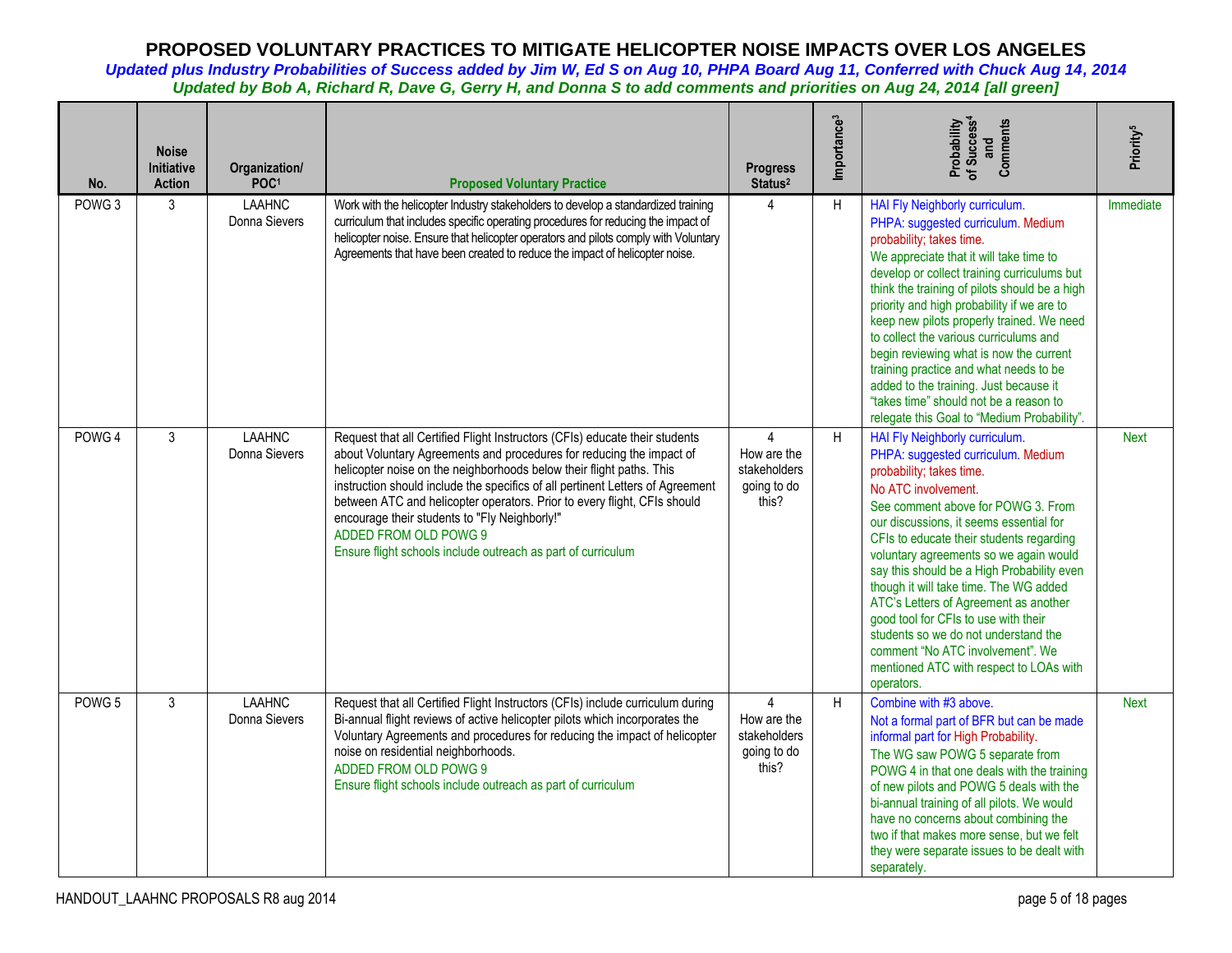| No.               | <b>Noise</b><br><b>Initiative</b><br><b>Action</b> | Organization/<br>POC <sup>1</sup> | <b>Proposed Voluntary Practice</b>                                                                                                                                                                                                                                                                                                                                                                                                                                                                                                                                                                                                                                                                                                                                                                                                                                                       | <b>Progress</b><br>Status <sup>2</sup> | Importance <sup>3</sup> | Comments<br>Probability<br>of Success <sup>4</sup><br>and                                                                                                                                                                                                                                                                                                                                                                                                                                                                                                                                                                                                                                                            | Priority <sup>5</sup> |
|-------------------|----------------------------------------------------|-----------------------------------|------------------------------------------------------------------------------------------------------------------------------------------------------------------------------------------------------------------------------------------------------------------------------------------------------------------------------------------------------------------------------------------------------------------------------------------------------------------------------------------------------------------------------------------------------------------------------------------------------------------------------------------------------------------------------------------------------------------------------------------------------------------------------------------------------------------------------------------------------------------------------------------|----------------------------------------|-------------------------|----------------------------------------------------------------------------------------------------------------------------------------------------------------------------------------------------------------------------------------------------------------------------------------------------------------------------------------------------------------------------------------------------------------------------------------------------------------------------------------------------------------------------------------------------------------------------------------------------------------------------------------------------------------------------------------------------------------------|-----------------------|
| POW <sub>G6</sub> | 5                                                  | <b>LAAHNC</b><br>Donna Sievers    | Collaboratively develop a progressive series of consequences for helicopter<br>pilots who do not follow the Voluntary Agreements. Compliance with<br>Voluntary Agreements will be a joint responsibility of industry organizations<br>and local airport staff with regards to compliance with Letters of Agreement.<br>Non compliant pilots will be referred to the FAA when safety considerations<br>are at issue. Consequences would include various steps such as written<br>notification of non-compliance, retraining of pilots about Voluntary<br>Agreements and procedures for reducing the impact of helicopter noise, and<br>consequences with additional levels of severity for continued non-<br>compliance. Industry organizations agree to self-regulate compliance.<br>INCORPORATE THESE COMPLIANCE CONCEPTS AND LANGUAGE<br><b>INTO TRI-PARTY AGREEMENT AS APPLICABLE</b> |                                        | H                       | Cut "consequences" if talking<br>"enforcement". This will be done by the<br>industry organizations.<br>FAA has no funding for personnel, nor<br>ability to determine offenders.<br>If industry approach doesn't work, for<br>whatever reason, we can look at other<br>options.<br>Doable on self-regulating basis as<br>discussed.<br>Combine this into BPWG - we don't need<br>it twice.<br>POWG 6 ELIMINATED; compliance or<br>enforcement is key section of Tri-Party<br>Agreement which is developed as part of<br>TPA <sub>1</sub>                                                                                                                                                                              |                       |
| POWG <sub>7</sub> | 3                                                  | <b>LAAHNC</b><br>Donna Sievers    | Utilize the SoCal Helicopter Noise Area brochure and all other written<br>helicopter pilot publications which identify "noise sensitive" areas in Los<br>Angeles County. All written documents should be updated when necessary<br>to include information regarding newly identified "noise sensitive" areas and<br>Voluntary Agreements.                                                                                                                                                                                                                                                                                                                                                                                                                                                                                                                                                |                                        | H                       | Already doing - see the PHPA kneeboard<br>document. Medium probability; over time.<br>New noise sensitive areas, if occur, will<br>come out of monitoring. Combine this with<br><b>Monitoring System</b><br>It was our understanding that Long Beach<br>was not mentioned in the PHPA document<br>thus a concern that all documents read by<br>pilots are not up to date. The WG believes<br>that all written documents must be kept<br>current and must provide for a level of<br>redundancy so that all pilots are kept<br>informed. Not sure why this practice<br>should be moved to the Monitoring System<br>but would certainly agree if there was a<br>reason. No one in the WG ever mentioned<br>this before. | <b>Next</b>           |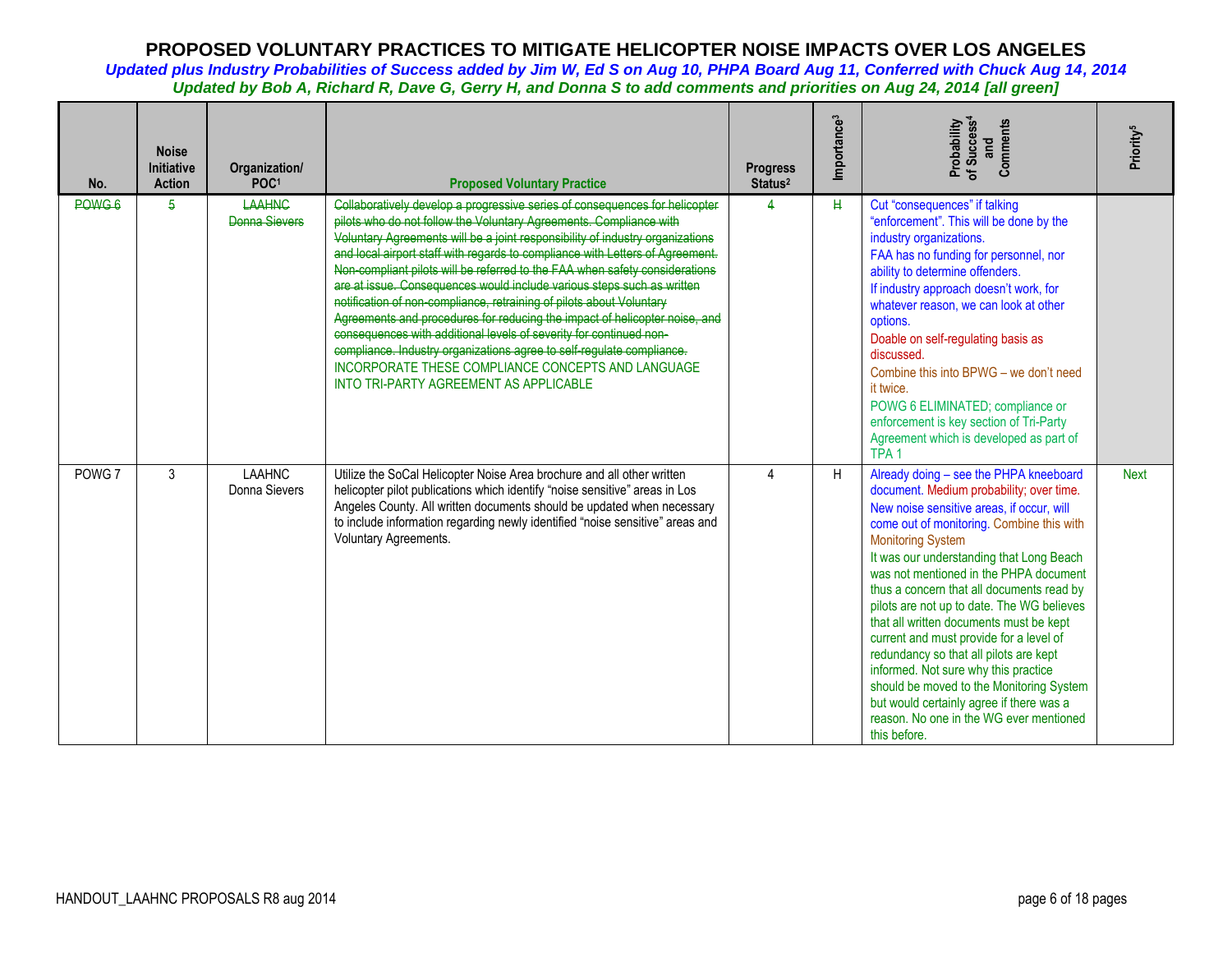| No.                | <b>Noise</b><br><b>Initiative</b><br><b>Action</b> | Organization/<br>POC <sup>1</sup>    | <b>Proposed Voluntary Practice</b>                                                                                                                                                                                                                                                                                                                                                                          | <b>Progress</b><br>Status <sup>2</sup>       | Importance <sup>3</sup> | Probability<br>of Success <sup>4</sup><br>and<br>Comments                                                                                                                                                                                                                                                                                                                                                                                                                                                                  | Priority <sup>5</sup> |
|--------------------|----------------------------------------------------|--------------------------------------|-------------------------------------------------------------------------------------------------------------------------------------------------------------------------------------------------------------------------------------------------------------------------------------------------------------------------------------------------------------------------------------------------------------|----------------------------------------------|-------------------------|----------------------------------------------------------------------------------------------------------------------------------------------------------------------------------------------------------------------------------------------------------------------------------------------------------------------------------------------------------------------------------------------------------------------------------------------------------------------------------------------------------------------------|-----------------------|
| POWG <sub>8</sub>  | 5                                                  | <b>LAAHNC</b><br>Donna Sievers       | Request that all Letters of Agreement (LOA) be available on all airport websites<br>which will provide additional access to information for pilots flying within the<br>County.                                                                                                                                                                                                                             | Δ                                            | H                       | LOAs are for airport; out of our scope.<br>The WG requested this be added because<br>not all Letters of Agreement were available<br>to pilots on the airport websites and we felt<br>this would be a good communication tool.<br>The comment, "LOAs are for airport; out of<br>our scope" does not make sense as the<br>purpose of the practice was to keep pilots<br>informed based on individual airport LOAs.<br>This was especially important in our<br>discussion of "transient" pilots who would<br>utilize the LOA. | Later                 |
| POWG 9             | $\overline{4}$                                     | <b>PHPA</b><br><b>POC not known</b>  | Continued outreach to pilots including flight schools.<br>Incorporated into POWG 4 and POWG 5                                                                                                                                                                                                                                                                                                               | Incorporate<br>into<br><b>POWG 4 &amp; 5</b> | H                       | Incorporate in POWG 4 & 5<br>Incorporated into POWG 4 and POWG 5<br><b>ELIMINATED HERE</b>                                                                                                                                                                                                                                                                                                                                                                                                                                 |                       |
| <b>POWG 10</b>     | $\overline{4}$                                     | <b>PHPA</b><br>POC not known         | Seminars on the issues by PHPA and constant mention of the issue at<br>PHPA Safety Seminars for many years with specific events noted from 2012<br>forward below.<br>Incorporated into POWG 2                                                                                                                                                                                                               | Incorporate<br>into<br>POWG <sub>3</sub>     | H                       | Incorporate into POWG 3<br>Incorporated into POWG 2<br><b>ELIMINATED HERE</b>                                                                                                                                                                                                                                                                                                                                                                                                                                              |                       |
| <b>POWG 11</b>     | $\overline{4}$                                     | <b>PHPA</b><br>POC not known         | Brochure by PHPA with hotspots and procedures to avoid them "Get<br>Educated, Not Regulated"; distributed widely to pilot community.<br>Incorporated into POWG 2                                                                                                                                                                                                                                            | Incorporate<br>into<br>POWG <sub>2</sub>     | H                       | Incorporate into POWG 2<br>Incorporated into POWG 2<br><b>ELIMINATED HERE</b>                                                                                                                                                                                                                                                                                                                                                                                                                                              |                       |
| <b>POWG 12</b>     | $\overline{4}$                                     | <b>PHPA</b><br>Ed-Story              | HAI/PHPA video - to be release Incorporated into POWG 2                                                                                                                                                                                                                                                                                                                                                     | Incorporate<br>into<br>POWG <sub>2</sub>     | H                       | Incorporate into POWG 2<br>Incorporated into POWG 2<br><b>ELIMINATED HERE</b>                                                                                                                                                                                                                                                                                                                                                                                                                                              |                       |
|                    |                                                    |                                      | SOUTH BAY AND OFFSHORE ROUTES WORKING GROUP (SBRWG) [Lead: Richard Root]<br>Develop specific proposals and methods for reducing helicopter noise in South Bay and coastal areas with respect to routes and altitudes used by helicopter operators                                                                                                                                                           |                                              |                         |                                                                                                                                                                                                                                                                                                                                                                                                                                                                                                                            |                       |
| SBRWG <sub>1</sub> | 1,2                                                | <b>LAAHNC</b><br><b>Richard Root</b> | Agreement between the community and TOA helicopter operators on a<br>temporary (until further studies are done) "Fly Neighborly" noise proposal<br>expressed in single event dB (e.g., dB max, SENEL, Time Above, etc.) for<br>helicopters at cruise level on TOA arrival/departure routes and South Bay<br>communities. SBRWG LAAHNC members propose a maximum of 60 dB<br>maximum for any single flyover. | 3                                            | M                       | Low to no. Problems with monitoring.<br>Can't do for single flyover.<br>Practice was not intended to apply to a<br>single flyover. It was intended to be used<br>to come up with an acceptable altitude<br>guideline                                                                                                                                                                                                                                                                                                       | <b>Next</b>           |
| SBRWG <sub>2</sub> | 1,2                                                | <b>LAAHNC</b><br><b>Richard Root</b> | Develop a written agreement from helicopter operators based at TOA on a<br>minimum altitude they will fly on each TOA route so as not to exceed the<br>"Fly Neighborly" noise goal (revisit altitudes on the West PCH, Southeast,<br>and Crenshaw routes).                                                                                                                                                  | 3H<br>Need flight<br>track<br>analysis       | H                       | Already have JW LOA.<br>Robinson does this already. There is no<br>written agreement on how high Robinson<br>will fly other than the 600 feet MSL in the<br><b>TOA LOA</b>                                                                                                                                                                                                                                                                                                                                                 | Immediate             |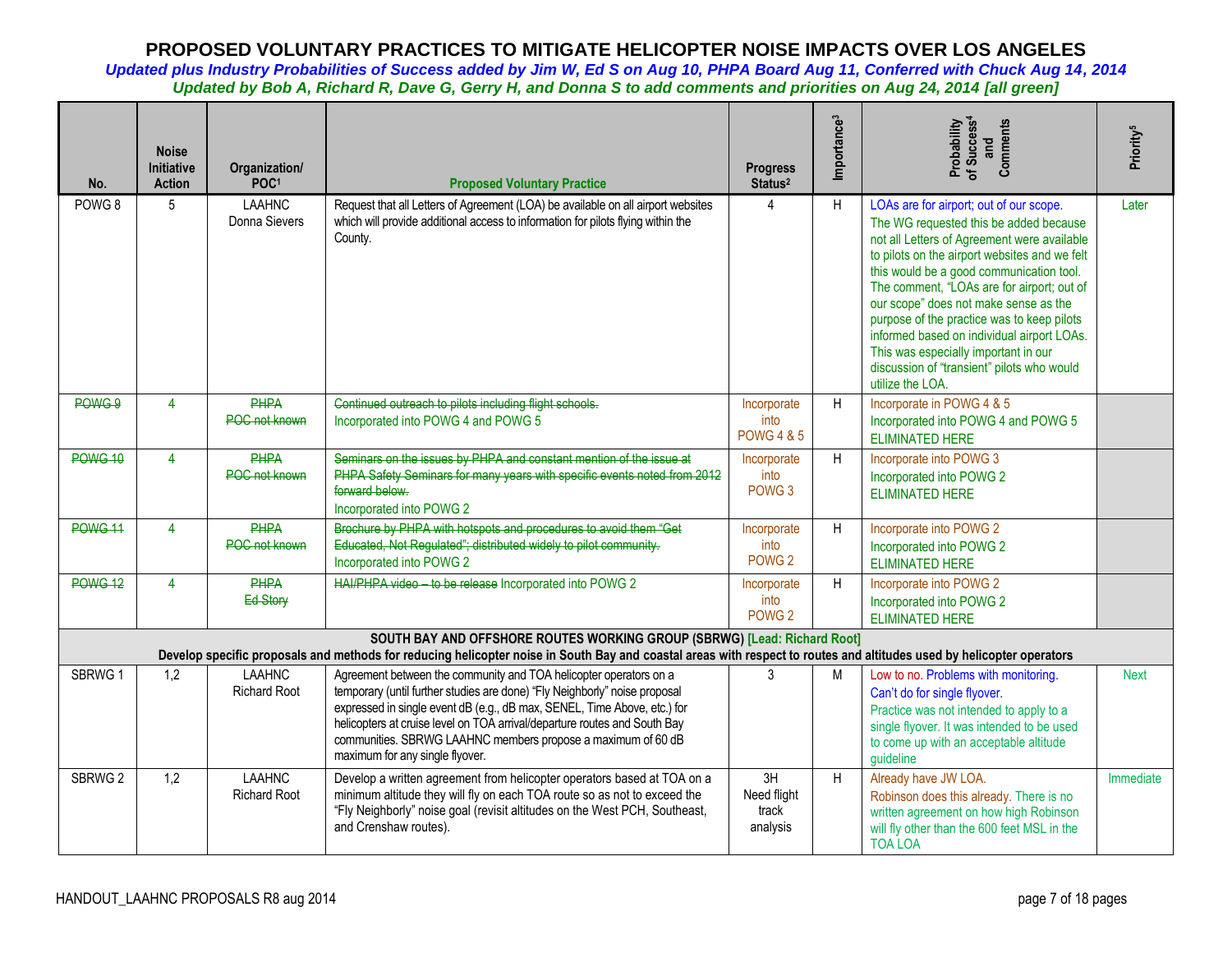| No.     | <b>Noise</b><br><b>Initiative</b><br><b>Action</b> | Organization/<br>POC <sup>1</sup>    | <b>Proposed Voluntary Practice</b>                                                                                                                                                                                                                                                                                                                                                                                                                                                                                                          | <b>Progress</b><br>Status <sup>2</sup> | Importance <sup>3</sup> | Comments<br>Probability<br>of Success <sup>4</sup><br>and                                                                                                                                                                                                                                                                                                                                                                                                                                           | Priority <sup>5</sup> |
|---------|----------------------------------------------------|--------------------------------------|---------------------------------------------------------------------------------------------------------------------------------------------------------------------------------------------------------------------------------------------------------------------------------------------------------------------------------------------------------------------------------------------------------------------------------------------------------------------------------------------------------------------------------------------|----------------------------------------|-------------------------|-----------------------------------------------------------------------------------------------------------------------------------------------------------------------------------------------------------------------------------------------------------------------------------------------------------------------------------------------------------------------------------------------------------------------------------------------------------------------------------------------------|-----------------------|
| SBRWG 3 | 1,2                                                | <b>LAAHNC</b><br><b>Richard Root</b> | Community and helicopter operators jointly request that the ATC Tower adopt a<br>more proactive role to assist the City in noise abatement; discontinue directing<br>aircraft to conduct operations that violate the Torrance Noise Abatement<br>Ordinance to include not allowing helicopter training in the south pattern or<br>training during prohibited days/hours; and directing fixed wing pilots taking off to<br>the west to maintain the runway heading and not allow "early left turns" across<br>the West PCH Helicopter Route. | 3                                      | М                       | Dependent on FAA policies. Not likely.                                                                                                                                                                                                                                                                                                                                                                                                                                                              | <b>Next</b>           |
| SBRWG 4 | 1,2                                                | <b>LAAHNC</b><br><b>Richard Root</b> | Community and helicopter operators jointly request that the FAA consider raising<br>the ceiling on the TOA Class D Airspace.                                                                                                                                                                                                                                                                                                                                                                                                                | 3H                                     | $\gamma$                | Low to no. Have to go to rule making.<br>2,400 feet MSL Class D already.<br>We were just wondering if raising the<br>airspace ceiling would allow pilots to fly<br>higher and still feel safe? If it wouldn't<br>make any difference, there would be no<br>point in considering it.                                                                                                                                                                                                                 | ???                   |
| SBRWG 5 | 1,2                                                | <b>LAAHNC</b><br><b>Richard Root</b> | Develop a written agreement defining the routes and altitudes for the North<br>and Northeast Routes. (Torrance Area)                                                                                                                                                                                                                                                                                                                                                                                                                        | 3H                                     | H                       | Low probability. Not short term for<br>anything more. Already have many routes<br>around Robinson. There are 5 routes<br>(although the North and Northeast are not<br>well defined), but virtually all of Robinson's<br>flights are done on just 2 of them (West<br>PCH and Southeast.). Have major FAA<br>sponsored, City sponsored experiments<br>there.<br>Although the FAA has offered to proceed<br>with a test, we are not aware of any<br>"experiments" that have already been<br>conducted. | Immediate             |
| SBRWG 6 | 1,2                                                | <b>LAAHNC</b><br><b>Richard Root</b> | Develop a written agreement establishing additional routes at TOA                                                                                                                                                                                                                                                                                                                                                                                                                                                                           | 3                                      | H                       | See immediately above. Same: low<br>probability.                                                                                                                                                                                                                                                                                                                                                                                                                                                    | Immediate             |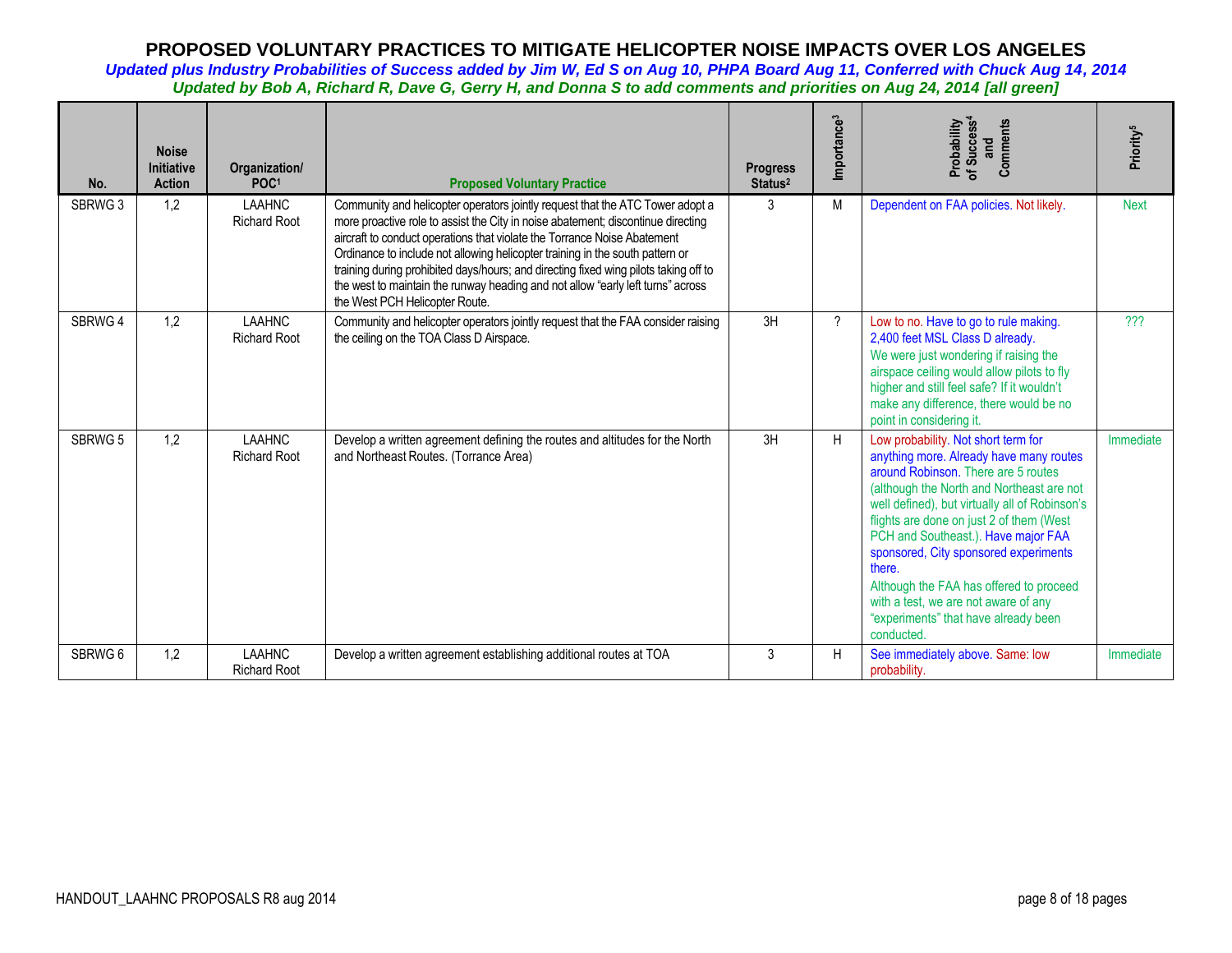| No.      | <b>Noise</b><br>Initiative<br><b>Action</b> | Organization/<br>POC <sup>1</sup>    | <b>Proposed Voluntary Practice</b>                                                                                                                                                                                                                                                                                                                                                                 | <b>Progress</b><br>Status <sup>2</sup> | Importance <sup>3</sup> | Probability<br>of Success <sup>4</sup><br>and<br>Comments                                                                                                                                                                                                                                                                                                                                                                                                                                                                                                            | Priority <sup>5</sup> |
|----------|---------------------------------------------|--------------------------------------|----------------------------------------------------------------------------------------------------------------------------------------------------------------------------------------------------------------------------------------------------------------------------------------------------------------------------------------------------------------------------------------------------|----------------------------------------|-------------------------|----------------------------------------------------------------------------------------------------------------------------------------------------------------------------------------------------------------------------------------------------------------------------------------------------------------------------------------------------------------------------------------------------------------------------------------------------------------------------------------------------------------------------------------------------------------------|-----------------------|
| SBRWG 7  | 1,2                                         | <b>LAAHNC</b><br><b>Richard Root</b> | Develop a written agreement with Robinson Helicopter Company to<br>distribute their flights as equally as possible among all TOA arrival departure<br>routes, including the Crenshaw route, North Route, Northeast Route, and<br>any new routes that may be established. Develop an agreement with<br>Robinson to maintain records of the flights they conduct on each route                       | 2X                                     | H                       | Already got this. Actually, Robinson makes<br>very little use of the three routes listed.<br>Robinson has worked very closely with<br>local folk on all of these matters.<br>Actually, Robinson has not worked closely<br>with any community groups and failed to<br>answer any of the 10 questions asked in<br>writing, including asking them for the<br>actual numbers of flights they have<br>conducted. Also, we have still not received<br>a consistent explanation for the why<br>Robinson limits the first few hours of flight<br>testing to just two routes. | Immediate             |
| SBRWG 8  | 1,2                                         | <b>LAAHNC</b><br><b>Richard Root</b> | Agreement from TOA helicopter operators on measures to reduce the number of<br>flights on the most heavily used TOA arrival/departure routes.                                                                                                                                                                                                                                                      | $\overline{2}$                         | M                       | Low to no. Not at all likely to happen. Who<br>would determine which Operator would<br>have to curtail/reduce revenue?<br>This doesn't have to mean fewer total<br>flights or less revenue.                                                                                                                                                                                                                                                                                                                                                                          | <b>Next</b>           |
| SBRWG 9  | 1,2                                         | <b>LAAHNC</b><br><b>Richard Root</b> | Develop a written agreement with helicopter operators that use TOA<br>(including emergency responders/military) on helicopter pattern training. We<br>propose that operators agree not to conduct any training in the south pattern (near<br>residential) and that training in the north pattern be done within the boundaries of the<br>airport to avoid residential areas east of Crenshaw Blvd. | 3                                      | H                       | Low probability. We have a factory there!<br>Local folk need to do currency training. By<br>restricting training, we are only moving the<br>noise to another location, not to speak of<br>reducing safety.<br>An LOA already exists between the ACT<br>Tower and TOA based operators, but it<br>needs to be modified and expanded to<br>cover all pilots who train at TOA. See the<br>proposed practice just added.                                                                                                                                                  | Immediate             |
| SBRWG 10 | 1,2                                         | <b>LAAHNC</b><br><b>Richard Root</b> | Robinson Helicopter Company to discontinue Safety Training Course Flights<br>from TOA and relocate them to more remote airports.                                                                                                                                                                                                                                                                   | 2X                                     | M                       | Low to no probability. Entire business is<br>located at TOA, including thousands of<br>jobs. Ultimately, this is a decision for<br>Robinson; industry cannot dictate.<br>Robinson already does conduct some of<br>its Training Courses elsewhere. Of course<br>we cannot dictate to them, but they could<br>agree to the proposed practice if they<br>really wanted to reduce their noise<br>impacts.                                                                                                                                                                | <b>Next</b>           |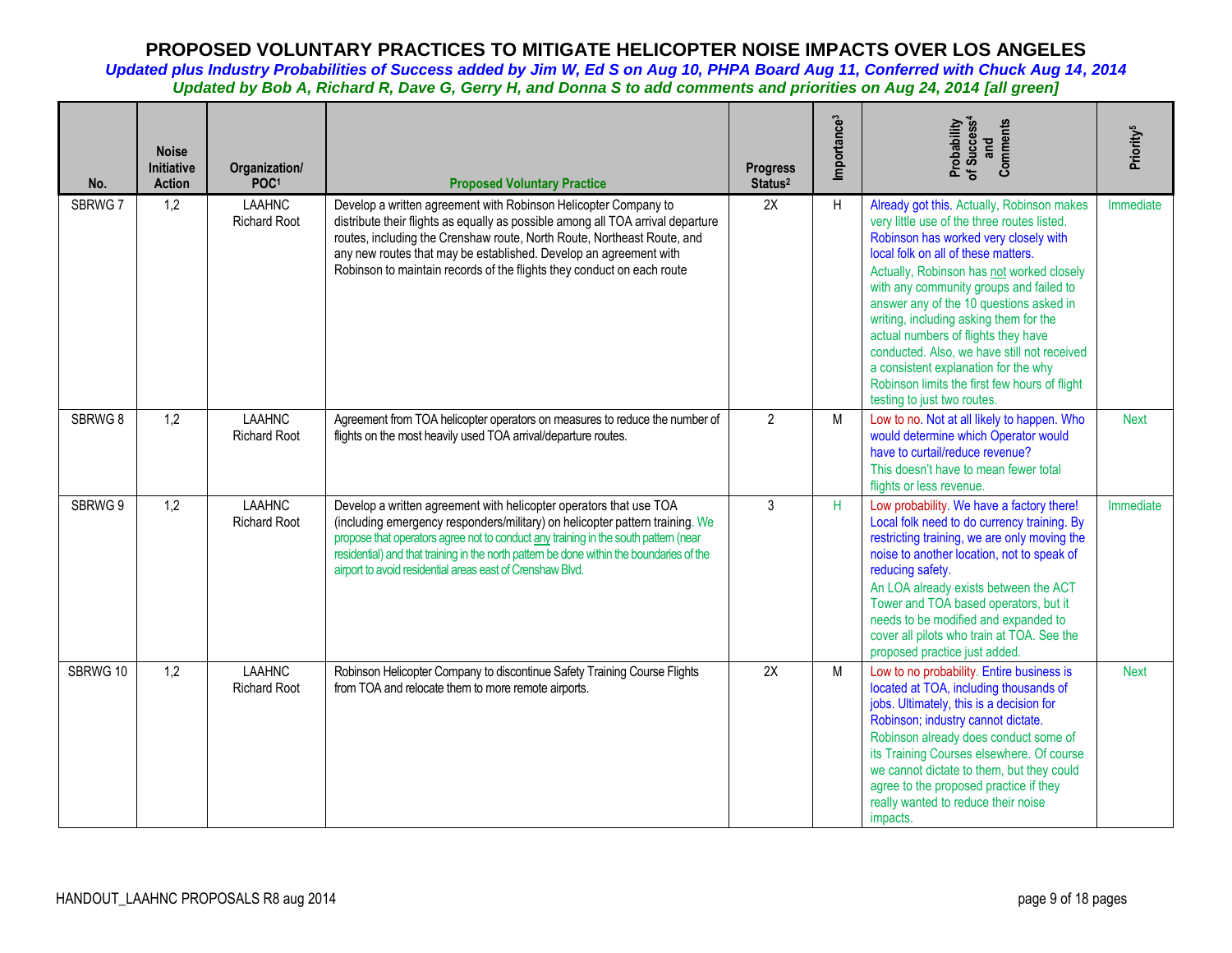| No.                                        | <b>Noise</b><br>Initiative<br><b>Action</b> | Organization/<br>POC <sup>1</sup>                           | <b>Proposed Voluntary Practice</b>                                                                                                                                                                                                                                                                                                                                                                                                                                                                                                                                                                                                                                                                                                                                                                                                                                                                                                                                                                                                                                                                                                                                                                                                                                                                                                                                                                                                                                                                                                                                                                                                     | <b>Progress</b><br>Status <sup>2</sup> | Importance <sup>3</sup> | Probability<br>of Success <sup>4</sup><br>Comments<br>and                                                                                                                                                                                                                                                                                                                                                                                                                                                                                                                                   | Priority <sup>5</sup> |
|--------------------------------------------|---------------------------------------------|-------------------------------------------------------------|----------------------------------------------------------------------------------------------------------------------------------------------------------------------------------------------------------------------------------------------------------------------------------------------------------------------------------------------------------------------------------------------------------------------------------------------------------------------------------------------------------------------------------------------------------------------------------------------------------------------------------------------------------------------------------------------------------------------------------------------------------------------------------------------------------------------------------------------------------------------------------------------------------------------------------------------------------------------------------------------------------------------------------------------------------------------------------------------------------------------------------------------------------------------------------------------------------------------------------------------------------------------------------------------------------------------------------------------------------------------------------------------------------------------------------------------------------------------------------------------------------------------------------------------------------------------------------------------------------------------------------------|----------------------------------------|-------------------------|---------------------------------------------------------------------------------------------------------------------------------------------------------------------------------------------------------------------------------------------------------------------------------------------------------------------------------------------------------------------------------------------------------------------------------------------------------------------------------------------------------------------------------------------------------------------------------------------|-----------------------|
| SBRWG 11                                   | 1,2                                         | <b>LAAHNC</b><br><b>Richard Root</b>                        | Develop an agreement on an offshore helicopter route or routes along the<br>Los Angeles County coastline to be published on the LA Helicopter Route<br>Chart; LAAHNC proposes a voluntary route one mile offshore.                                                                                                                                                                                                                                                                                                                                                                                                                                                                                                                                                                                                                                                                                                                                                                                                                                                                                                                                                                                                                                                                                                                                                                                                                                                                                                                                                                                                                     | 3H<br>Need flight<br>track<br>analysis | H                       | Low to no probability. Safety: must have<br>auto rotate to land; rarely twin engine;<br>otherwise floats. Expense. Coast Guard<br>necessities.<br>Autorotating to land puts the public's<br>safety at risk. Last month, 2 people were<br>killed by a pilot attempting an emergency<br>landing (fixed wing) on a beach in Florida.<br>Many local flights (e.g., Robinson) are not<br>restricted to power-off distance to<br>shoreline by FAA Regs. At the very least,<br>perhaps a route could be set at a specific<br>distance offshore but still be within power-<br>off distance to land. | Immediate             |
| <b>SBRWG</b><br>44a<br>Needs new<br>number | 1,2                                         | <b>LAAHNC</b><br><b>Richard Root</b><br><b>Chuck Street</b> | When flying around the Palos Verdes peninsula between the Point Fermin<br>Lighthouse and Torrance Beach I will fly at an altitude above 1200 feet<br>MSL. I will operate at a distance off shore that will reduce the noise impact<br>of my aircraft on the residents below but will fly close enough to shore so<br>that I can execute a safe autorotation to land in the event of an engine<br>failure.<br>When flying along the shoreline between Torrance Beach and the "Twin<br>Stacks" in El Segundo I will fly at an altitude above 750 feet MSL. And I will<br>operate at a distance off shore that will reduce the noise impact of my<br>aircraft on the residents below but will fly close enough to shore so that I<br>can execute a safe autorotation to land in the event of an engine failure.<br>When flying along the shoreline between Ballona Creek and Point Dume in<br>the Malibu area I will fly at an altitude above 750 feet MSL. And I will<br>operate at a distance off shore that will reduce the noise impact of my<br>aircraft on the residents below but will fly close enough to shore so that I<br>can execute a safe autorotation to land in the event of an engine failure.<br>When flying along the shoreline between San Pedro and Doheny State<br>Beach I will fly at an altitude above 750 feet MSL. And I will operate at a<br>distance off shore that will reduce the noise impact of my aircraft on the<br>residents below but will fly close enough to shore so that I can execute a<br>safe autorotation to land in the event of an engine failure.<br>SBRWG 11a, 11b, 11c, and 11d COMBINED | Incorporate<br>into<br><b>SBRWG 11</b> | H                       | Incorporate into SBRWG 11<br>Already JW LOA?<br>SBRWG 11a, 11b, 11c, and 11d combined<br>into new practice that needs new SBRWG<br>number; might also be combined for<br>consideration with portions of JW LOA<br>PLEASE SEE NOTE A                                                                                                                                                                                                                                                                                                                                                         | ???                   |
| <b>SBRWG</b><br>44 <sub>b</sub>            | 4,2                                         | <b>LAAHNG</b><br><b>Chuck Street</b>                        | When flying along the shoreline between Torrance Beach and the "Twin<br>Stacks" in El Segundo I will fly at an altitude above 750 feet MSL. And I will<br>operate at a distance off shore that will reduce the noise impact of my<br>aircraft on the residents below but will fly close enough to shore so that I<br>can execute a safe autorotation to land in the event of an engine failure.                                                                                                                                                                                                                                                                                                                                                                                                                                                                                                                                                                                                                                                                                                                                                                                                                                                                                                                                                                                                                                                                                                                                                                                                                                        | Incorporate<br>into<br>SBRWG 11        | H                       | Incorporate into SBRWG 11<br>Already JW LOA?<br>Incorporated into SBRWG 11a<br><b>ELIMINATED HERE</b>                                                                                                                                                                                                                                                                                                                                                                                                                                                                                       |                       |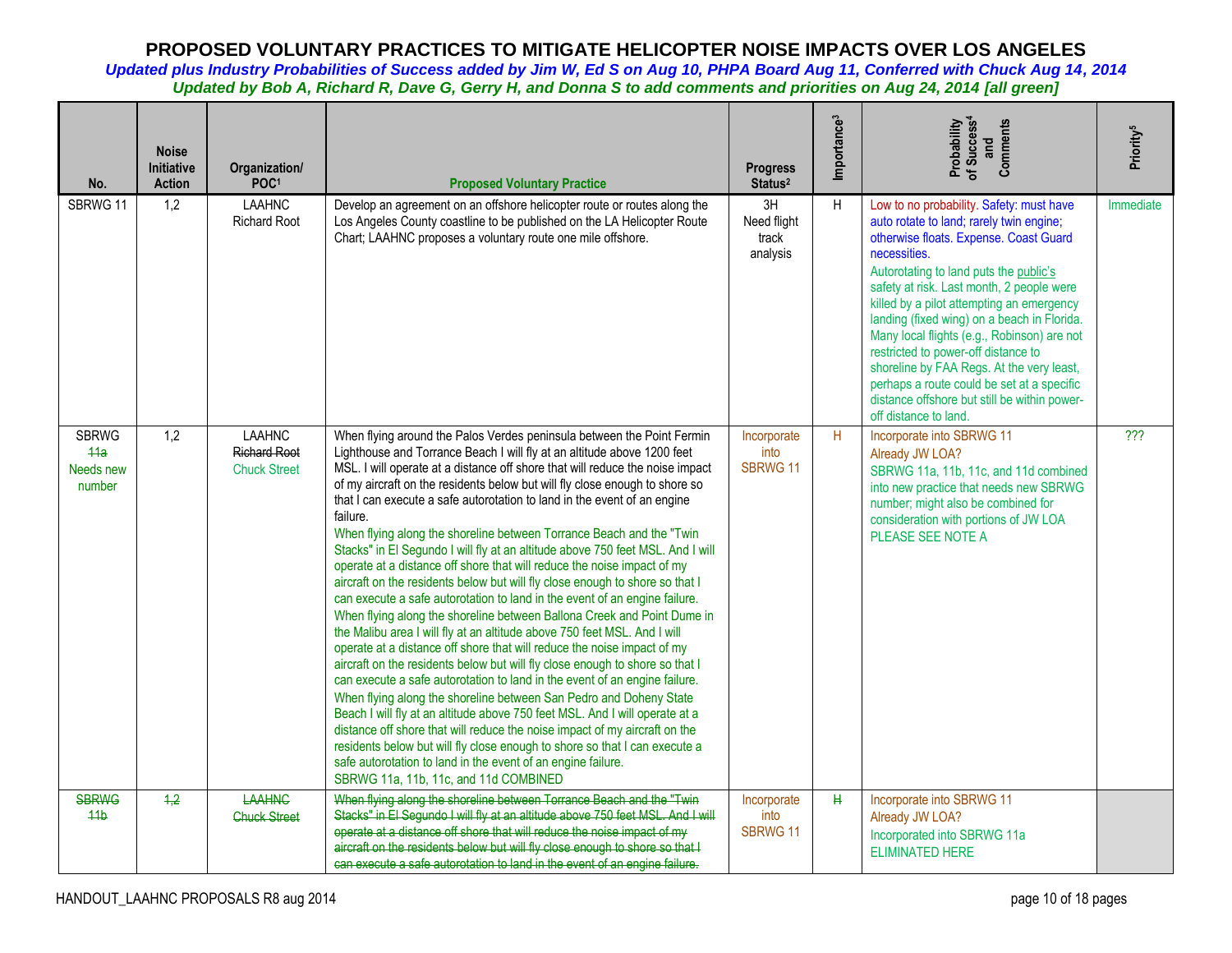| No.                             | <b>Noise</b><br>Initiative<br><b>Action</b> | Organization/<br>POC <sup>1</sup>    | <b>Proposed Voluntary Practice</b>                                                                                                                                                                                                                                                                                                                                                                                                                                                  | <b>Progress</b><br>Status <sup>2</sup>                  | Importance <sup>3</sup> | Probability<br>of Success <sup>4</sup><br>Comments<br>and                                                                                                                   | Priority <sup>5</sup> |
|---------------------------------|---------------------------------------------|--------------------------------------|-------------------------------------------------------------------------------------------------------------------------------------------------------------------------------------------------------------------------------------------------------------------------------------------------------------------------------------------------------------------------------------------------------------------------------------------------------------------------------------|---------------------------------------------------------|-------------------------|-----------------------------------------------------------------------------------------------------------------------------------------------------------------------------|-----------------------|
| <b>SBRWG</b><br>44 <sub>6</sub> | 1,2                                         | <b>LAAHNC</b><br><b>Chuck Street</b> | When flying along the shoreline between Ballona Creek and Point Dume in<br>the Malibu area I will fly at an altitude above 750 feet MSL. And I will<br>operate at a distance off shore that will reduce the noise impact of my<br>aircraft on the residents below but will fly close enough to shore so that I<br>can execute a safe autorotation to land in the event of an engine failure.                                                                                        | Incorporate<br>into<br>SBRWG 11                         | H                       | Incorporate into SBRWG 11<br>Already JW LOA?<br>Incorporated into SBRWG 11a<br><b>ELIMINATED HERE</b>                                                                       |                       |
| <b>SBRWG</b><br>44d             | 4,2                                         | LAAHOA<br><b>Chuck Street</b>        | When flying along the shoreline between San Pedro and Doheny State<br>Beach I will fly at an altitude above 750 feet MSL. And I will operate at a<br>distance off shore that will reduce the noise impact of my aircraft on the<br>residents below but will fly close enough to shore so that I can execute a<br>safe autorotation to land in the event of an engine failure.                                                                                                       | Incorporate<br>into<br>SBRWG 11                         | $\mathbf{H}$            | Incorporate into SBRWG 11<br>Already JW LOA?<br>Incorporated into SBRWG 11a<br><b>ELIMINATED HERE</b>                                                                       |                       |
| SBRWG 12                        | 1,2                                         | <b>LAAHNC</b><br><b>Richard Root</b> | A notation on the LA Helicopter Route Chart that would recommend that<br>helicopter flights transitioning along the coastline use the offshore route and<br>not transition across the PV Peninsula or the cities in the South Bay.                                                                                                                                                                                                                                                  | 3H<br>Need flight<br>track<br>analysis                  | H                       | Outreach section?<br>First we have to come to an agreement<br>that these flights should go offshore. For<br>now, this voluntary practice should stay in<br>the offshore WG. | <b>Next</b>           |
| SBRWG 13                        | 1.2                                         | <b>PHPA</b><br>POC not known?        | Participation in plans for special route and altitude adjustment testing in<br>TOA area; awaiting City input to proceed.                                                                                                                                                                                                                                                                                                                                                            |                                                         |                         | City issue; out of scope.<br><b>ELIMINATED</b>                                                                                                                              |                       |
|                                 |                                             |                                      | CAHUENGA PASS-GRIFFITH PARK ROUTES WORKING GROUP (CPRWG) [Lead: Gerry Hans]<br>Develop specific proposals and methods for reducing helicopter noise in the Cahuenga Pass and Griffith Park areas with respect to routes and altitudes used by helicopter operators                                                                                                                                                                                                                  |                                                         |                         |                                                                                                                                                                             |                       |
| CPRWG 1                         | 3                                           | <b>LAAHNC</b><br>Gerry Hans          | Meet with LAPD to discuss low-flying helicopters in the area and propose a<br>community MOU to enhance relationships with residents and park users,<br>recognizing that many LAPD flights over the area are necessary and others<br>are not.                                                                                                                                                                                                                                        | No meeting<br>with LAPD<br>scheduled                    | H                       | High. Easy.<br>MOU already covered by JW LOA.<br>There are unique issues in this area that<br>may not be covered by a general MOU or<br>LOA.<br>PLEASE SEE NOTE A           | Immediate             |
| CPRWG <sub>2</sub>              | 1,2                                         | <b>LAAHNC</b><br>Gerry Hans          | Through outreach and friendly agreement with helicopter tourism<br>businesses, implement a specific voluntary route change that allows<br>helicopters to fly at higher altitudes, realizing that landmarks including<br>Hollywood Sign and Griffith Observatory will be seen from a greater<br>distance.                                                                                                                                                                            | $\overline{4}$                                          | H                       | <b>JW LOA</b><br>Appears to mean High<br>PLEASE SEE NOTE A                                                                                                                  | Immediate             |
| CPRWG 2a                        | 1,2                                         | LAAHOA<br><b>Chuck Street</b>        | When flying in the vicinity of the "Hollywood Sign" I will fly at least ONE<br>MILE SOUTH at an altitude above 1600 feet MSL. If it is necessary to fly<br>closer than ONE MILE to the "Hollywood Sign" I will climb to an altitude<br>higher than 1,800 feet MSL. I will make a sincere effort to reduce the noise<br>impact of my aircraft on the residents who live in the vicinity of the<br>"Hollywood Sign." At the same time I will operate my aircraft in a safe<br>manner. | <b>Needs</b><br>review and<br>incorporation<br>by CPRWG | H                       | <b>JW LOA</b><br>PLEASE SEE NOTE A                                                                                                                                          | ???                   |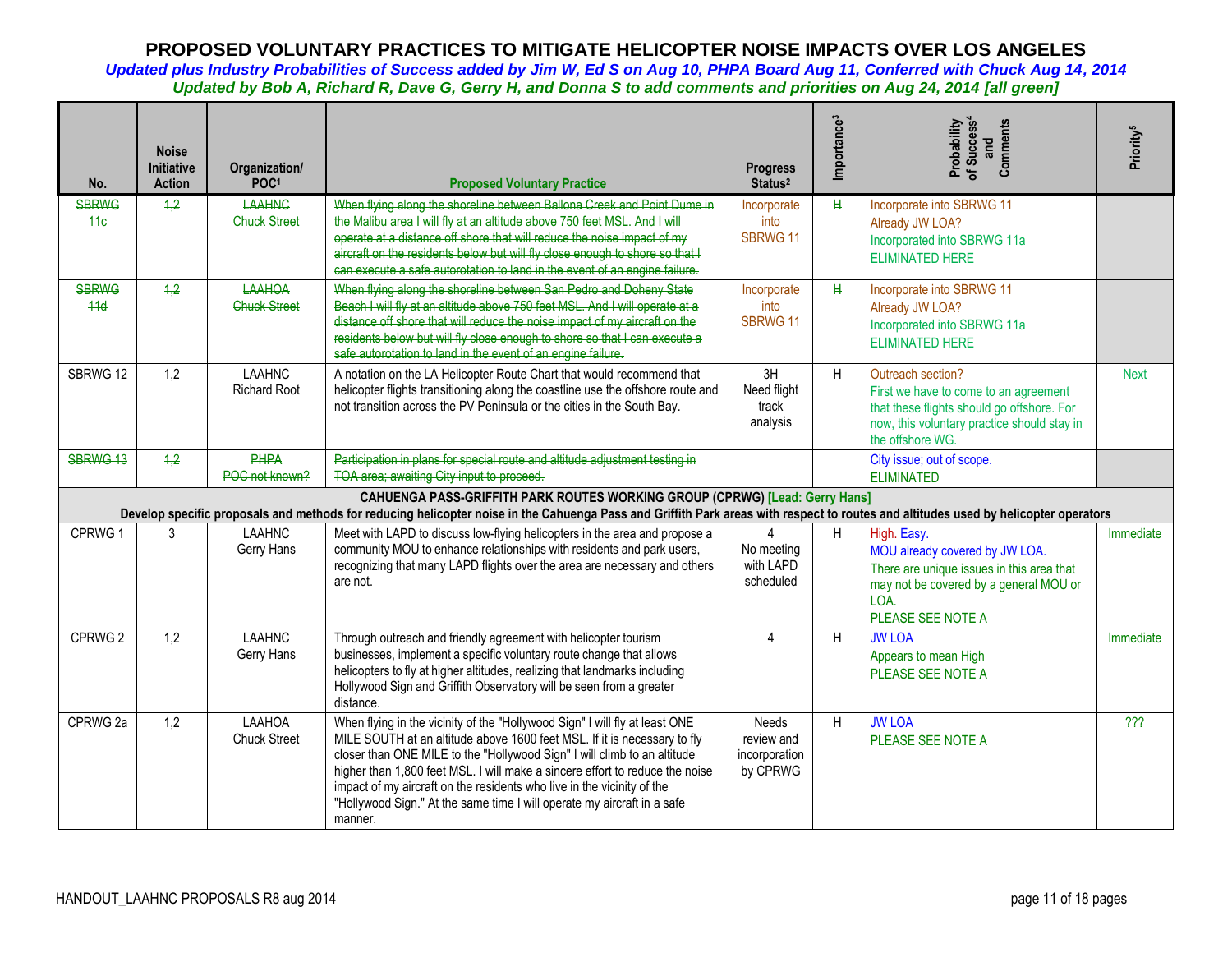| No.     | <b>Noise</b><br><b>Initiative</b><br><b>Action</b> | Organization/<br>POC <sup>1</sup> | <b>Proposed Voluntary Practice</b>                                                                                                                                                                                                                                                                                                  | <b>Progress</b><br>Status <sup>2</sup>                  | Importance <sup>3</sup> | Probability<br>of Success <sup>4</sup><br>Comments<br>and                                                                                                                                                                                                                                                                                                                                                                                                                                                         | Priority <sup>5</sup> |
|---------|----------------------------------------------------|-----------------------------------|-------------------------------------------------------------------------------------------------------------------------------------------------------------------------------------------------------------------------------------------------------------------------------------------------------------------------------------|---------------------------------------------------------|-------------------------|-------------------------------------------------------------------------------------------------------------------------------------------------------------------------------------------------------------------------------------------------------------------------------------------------------------------------------------------------------------------------------------------------------------------------------------------------------------------------------------------------------------------|-----------------------|
| CPRWG 3 | 1,2                                                | <b>LAAHNC</b><br>Gerry Hans       | Request FAA to study possible SMO flight path change to make room for<br>helicopters at higher airspace in Cahuenga Pass                                                                                                                                                                                                            | 3H                                                      | M                       | High probability; study fine. Low probability<br>of flight path change.<br>Since this is still being explored, FAA<br>should be the ones to say where, if at all.                                                                                                                                                                                                                                                                                                                                                 | Immediate             |
| CPRWG 4 | 1,2                                                | LAAHOA<br><b>Chuck Street</b>     | When flying along the 101 Freeway through the Cahuenga Pass I will fly my<br>helicopter at an altitude of 1,900 feet MSL when weather permits.                                                                                                                                                                                      | <b>Needs</b><br>review and<br>incorporation<br>by CPRWG | H                       | Will study further. Clark Desing on<br>AGL/MSL there.<br>Dependent on AGL and local airport<br>related traffic.<br>PLEASE SEE NOTE A                                                                                                                                                                                                                                                                                                                                                                              | ???                   |
| CPRWG 5 | 1,2                                                | LAAHOA<br><b>Chuck Street</b>     | I will avoid flying over the top of the Hollywood hills (crossing Mulholland<br>Drive) between the 405 Freeway (Sepulveda Pass) and the 101 Freeway<br>(Cahuenga Pass) at an altitude lower than 1,000 feet AGL. I will adhere to<br>this practice so that the "noise impact" of my helicopter will be significantly<br>diminished. | <b>Needs</b><br>review and<br>incorporation<br>by CPRWG | H                       | Dunno. Study further.<br>PLEASE SEE NOTE A                                                                                                                                                                                                                                                                                                                                                                                                                                                                        | ???                   |
|         |                                                    |                                   | LONG BEACH ROUTES WORKING GROUP (LBRWG) [Lead: Donna Sievers]<br>Develop specific proposals and methods for reducing helicopter noise in the Long Beach area with respect to routes and altitudes used by helicopter operators                                                                                                      |                                                         |                         |                                                                                                                                                                                                                                                                                                                                                                                                                                                                                                                   |                       |
| LBRWG 1 | 1,2                                                | <b>LAAHNC</b><br>Donna Sievers    | Develop alternative routes from Long Beach Airport to the coast utilizing<br>routes over major streets, freeways, industrial areas of the riverbed thereby<br>reducing the number of helicopter flights on the current Redondo Avenue<br>route.                                                                                     | 3H                                                      | H                       | Medium probability. Lots of parties to<br>coordinate.<br>This goal is fundamental to reducing<br>helicopter noise on the Redondo corridor<br>as it deals with developing alternative<br>routes. The Probability of Success was<br>noted to be "Medium Probability" and the<br>comment "Lots of parties to coordinate."<br>We have been coordinating "lots of<br>parties" quite successfully and the number<br>of parties involved should certainly not be<br>a factor when determining Probability of<br>Success. | Immediate             |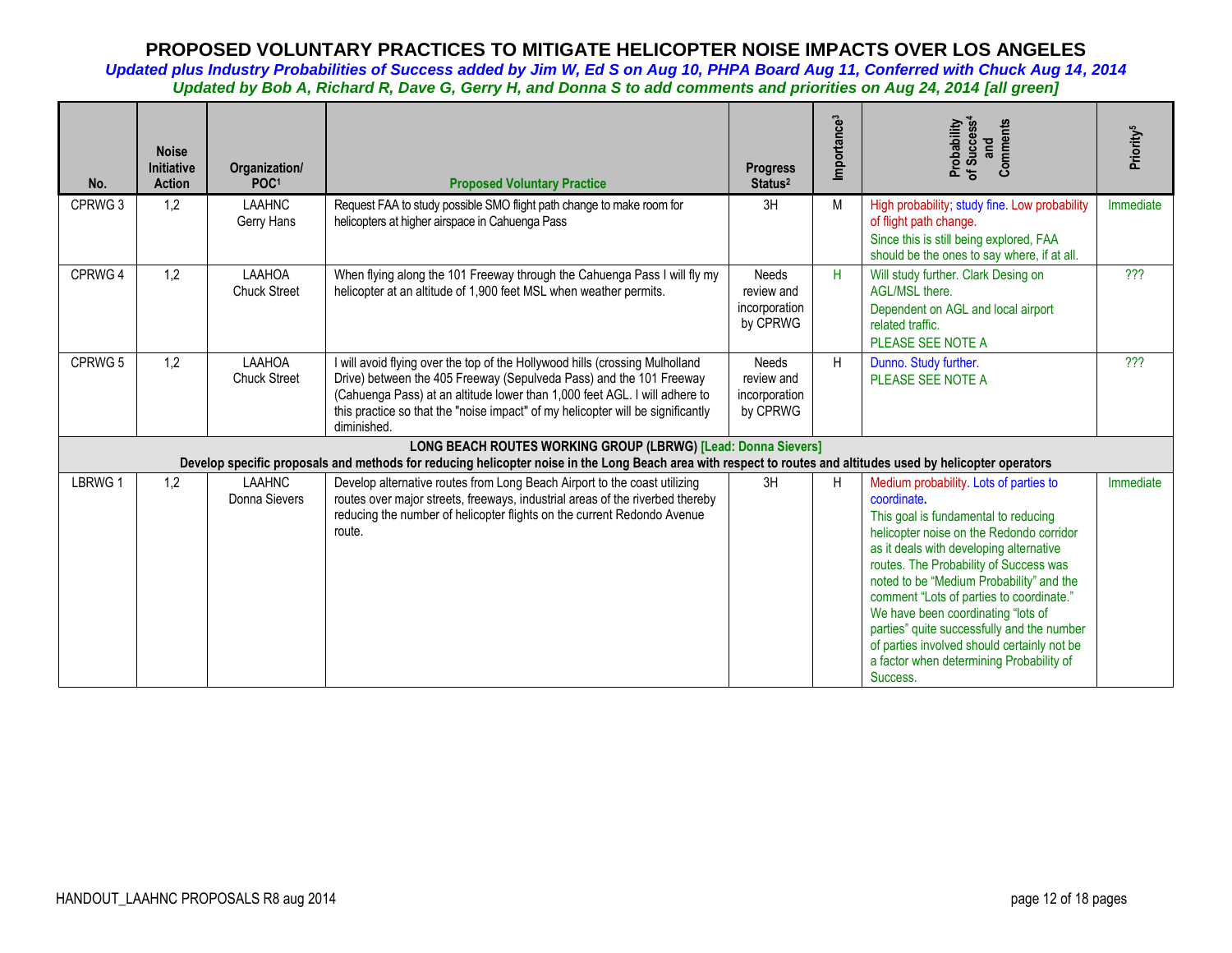| No.     | <b>Noise</b><br><b>Initiative</b><br><b>Action</b> | Organization/<br>POC <sup>1</sup> | <b>Proposed Voluntary Practice</b>                                                                                                                                                                                                                                                                                       | <b>Progress</b><br>Status <sup>2</sup> | Importance <sup>3</sup> | of Success <sup>4</sup><br>and<br>Probability<br>Comments                                                                                                                                                                                                                                                                                                                                                                                                                                                                                                                                                                                                                                                                                                                                                                                                                                                                                                                                                                                                                                                                                                                                                                                      | Priority <sup>5</sup> |
|---------|----------------------------------------------------|-----------------------------------|--------------------------------------------------------------------------------------------------------------------------------------------------------------------------------------------------------------------------------------------------------------------------------------------------------------------------|----------------------------------------|-------------------------|------------------------------------------------------------------------------------------------------------------------------------------------------------------------------------------------------------------------------------------------------------------------------------------------------------------------------------------------------------------------------------------------------------------------------------------------------------------------------------------------------------------------------------------------------------------------------------------------------------------------------------------------------------------------------------------------------------------------------------------------------------------------------------------------------------------------------------------------------------------------------------------------------------------------------------------------------------------------------------------------------------------------------------------------------------------------------------------------------------------------------------------------------------------------------------------------------------------------------------------------|-----------------------|
| LBRWG 2 | 1,2                                                | <b>LAAHNC</b><br>Donna Sievers    | Vary the departure and arrival routes by using Redondo Avenue for inbound<br>traffic and alternative routes for outbound traffic which will allow pilots to fly<br>directly over Redondo Avenue on a "one way only" route thus avoiding<br>noise sensitive neighborhoods and schools to the east and west of<br>Redondo. | 3                                      | M                       | Medium probability. Lots of parties to<br>coordinate. Deflection to other areas?<br>This goal deals with using Redondo as a<br>"one way only" route that will accomplish<br>two important issues. First, by going "one<br>way" down Redondo the pilots can fly<br>directly over the busy street and will<br>therefore not disperse into the<br>neighborhoods to the east and west of<br>Redondo. Second, by using another path<br>for departures (Wardlow to the 710<br>freeway) the frequency of flights down<br>Redondo will be reduced thus mitigating<br>the noise impact. Comments under the<br>Probability of Success indicated<br>"Deflection to other areas?" We have<br>discussed this issue repeatedly in our WG<br>and have eliminated other routes such as<br>Cherry Street because it would impact<br>another neighborhood. By using Wardlow<br>and the 710 freeway, pilots would fly over<br>only industrial areas. Airport staff, the<br>FAA, and ATC have all been a party to our<br>discussion and understand that we are not<br>trying to redirect our noise concerns onto<br>another neighborhood. This practice was<br>given "Medium Probability" of success and<br>again the comment, "Lots of parties to<br>coordinate." | Immediate             |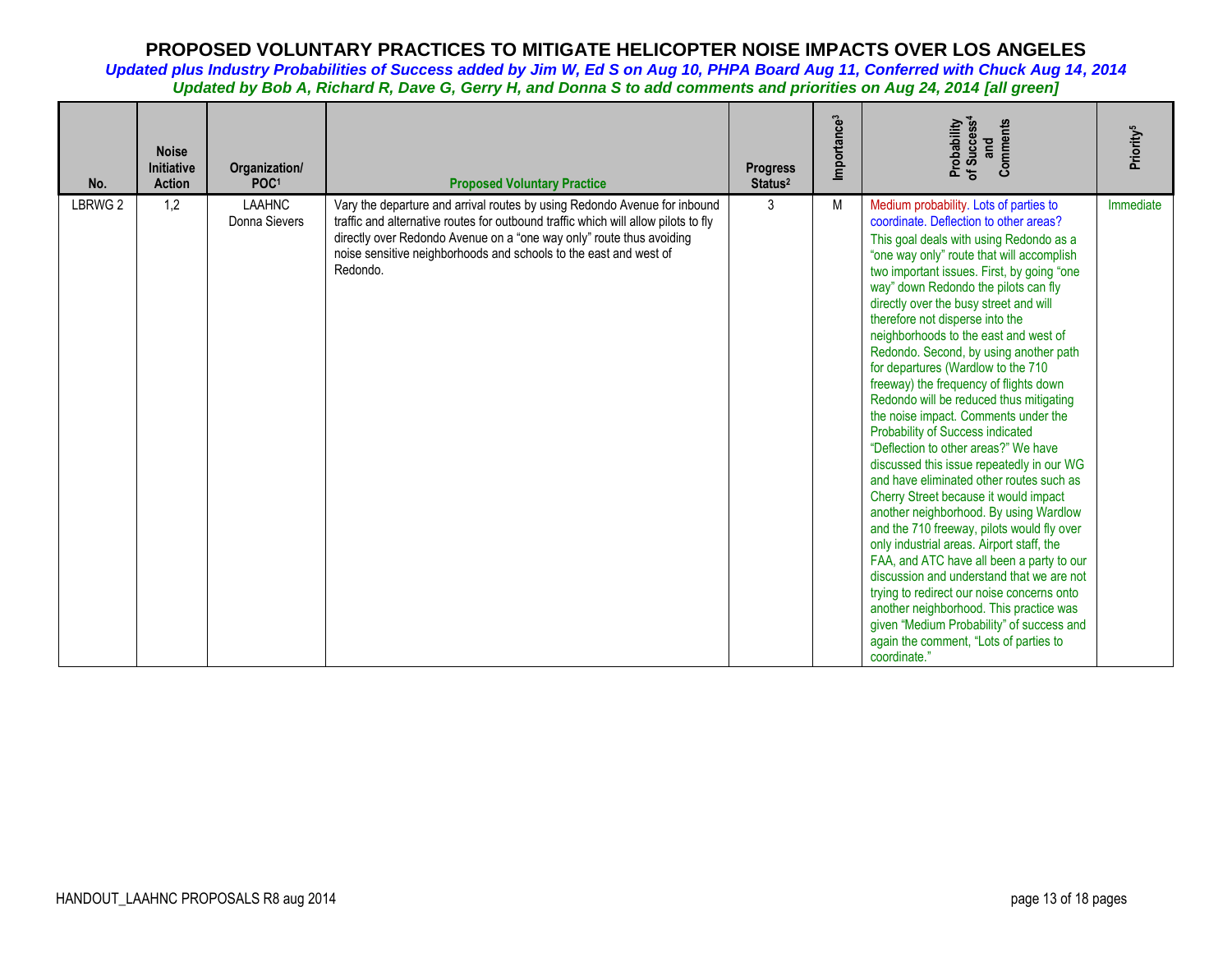| No.     | <b>Noise</b><br><b>Initiative</b><br>Action | Organization/<br>POC <sup>1</sup> | <b>Proposed Voluntary Practice</b>                                                                                                                                                                                                              | <b>Progress</b><br>Status <sup>2</sup> | Importance <sup>3</sup> | Comments<br>Probability<br>of Success <sup>4</sup><br>and                                                                                                                                                                                                                                                                                                                                                                                                                                                                                                                                                                                                                                                                                                                                                                                                               | Priority <sup>5</sup> |
|---------|---------------------------------------------|-----------------------------------|-------------------------------------------------------------------------------------------------------------------------------------------------------------------------------------------------------------------------------------------------|----------------------------------------|-------------------------|-------------------------------------------------------------------------------------------------------------------------------------------------------------------------------------------------------------------------------------------------------------------------------------------------------------------------------------------------------------------------------------------------------------------------------------------------------------------------------------------------------------------------------------------------------------------------------------------------------------------------------------------------------------------------------------------------------------------------------------------------------------------------------------------------------------------------------------------------------------------------|-----------------------|
| LBRWG 3 | 1,2                                         | LAAHNC<br>Donna Sievers           | Work with pilots to ensure that helicopter pilots utilizing Redondo Avenue<br>follow the route out past the shoreline before making any turns. Pilots using<br>the Redondo route should not "cut the corner" over residential<br>neighborhoods. | 3H                                     | H                       | High probability. Can be done. Understand<br>it's already under way.<br>This practice deals with pilots flying in an<br>arc towards the Queen Mary and not<br>staying over the Redondo Street Corridor<br>until they reach the coastline. This<br>problem should have been solved months<br>ago as pilots are not following the<br>designated route; however, pilots continue<br>to produce noise in residential areas and<br>over Horace Mann Elementary School as<br>pilots "cut the corner" each and every day.<br>This issue was marked "High Probability"<br>of success that we agree with. The<br>comment "Understand it's already<br>underway" may not be completely<br>accurate. Pilots have agreed to this<br>concept and a few may be actually flying<br>to the coastline before turning, but<br>homeowners do not see a significant<br>improvement thus far. | Immediate             |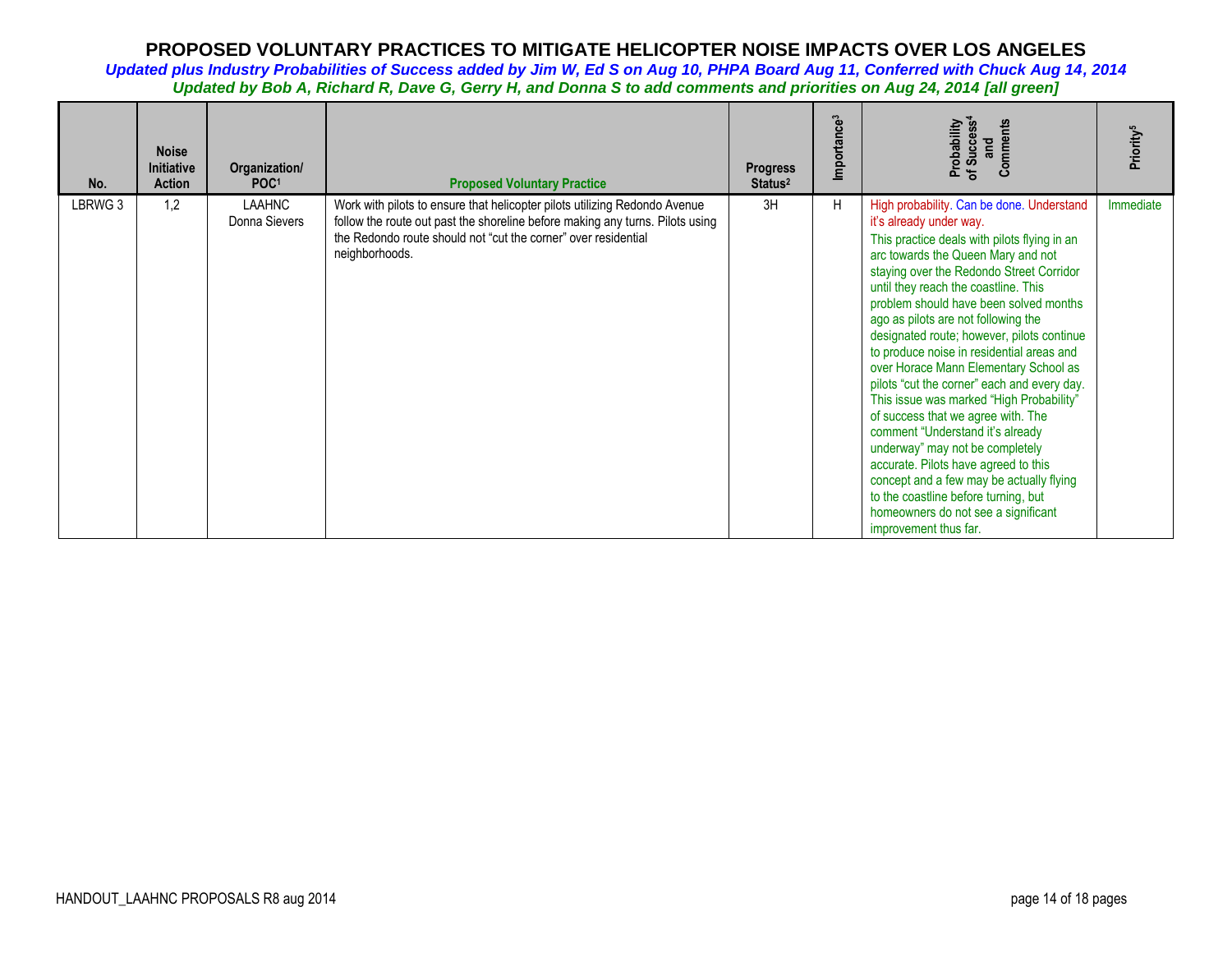| No.     | <b>Noise</b><br><b>Initiative</b><br><b>Action</b> | Organization/<br>POC <sup>1</sup> | <b>Proposed Voluntary Practice</b>                                                                                                                                                                                                                                                                                                                                                                                                                                                                                                                                                                                                                            | <b>Progress</b><br>Status <sup>2</sup> | Importance <sup>3</sup> | Probability<br>of Success <sup>4</sup><br>Comments<br>and                                                                                                                                                                                                                                                                                                                                                                                                                                                                                                                                                                                                                                                                                                                                                                                                                                                                                                                                                                                                                                                                                                                                                                                                                                                                                                                                                                                                                                                                                                                                                                                                                                                      | Priority <sup>5</sup> |
|---------|----------------------------------------------------|-----------------------------------|---------------------------------------------------------------------------------------------------------------------------------------------------------------------------------------------------------------------------------------------------------------------------------------------------------------------------------------------------------------------------------------------------------------------------------------------------------------------------------------------------------------------------------------------------------------------------------------------------------------------------------------------------------------|----------------------------------------|-------------------------|----------------------------------------------------------------------------------------------------------------------------------------------------------------------------------------------------------------------------------------------------------------------------------------------------------------------------------------------------------------------------------------------------------------------------------------------------------------------------------------------------------------------------------------------------------------------------------------------------------------------------------------------------------------------------------------------------------------------------------------------------------------------------------------------------------------------------------------------------------------------------------------------------------------------------------------------------------------------------------------------------------------------------------------------------------------------------------------------------------------------------------------------------------------------------------------------------------------------------------------------------------------------------------------------------------------------------------------------------------------------------------------------------------------------------------------------------------------------------------------------------------------------------------------------------------------------------------------------------------------------------------------------------------------------------------------------------------------|-----------------------|
| LBRWG 4 | 1,2                                                | <b>LAAHNC</b><br>Donna Sievers    | Examine the feasibility of raising the standard operating altitudes for<br>helicopters when they are utilizing the agreed upon routes to and from the<br>Long Beach Airport. Example: Helicopter pilots will be encouraged to fly at<br>1,200 feet MSL or higher when South of the fixed-wind "downwind pattern"<br>for runway 25L/7R. Example: Helicopter pilots will be encouraged to fly at<br>1,200 feet MSL or higher when North of the fixed-wing "downwind pattern"<br>for runway 25R/7L. Pilots will not be expected to fly at higher altitudes when<br>fixed-wing traffic is heavy in the vicinity of helicopter routes thus<br>compromising safety. | 3H                                     | H                       | Low to medium probability.<br>Training inside airport: low.<br>Outside airport patterns long established<br>and potential to conflict with higher traffic.<br>Fair amount of "heavies" coming in.<br>This practice deals with raising altitudes<br>for helicopters and is essential to<br>mitigating noise caused by both law<br>enforcement and commercial helicopters.<br>Although difficult achieve, higher altitudes<br>are fundamental to reducing helicopter<br>noise. The Probability of Success<br>indicated this to be "low to medium<br>probability". Without cooperation regarding<br>higher altitudes from pilots, we will never<br>achieve significant progress towards<br>mitigating noise from helicopters.<br>Comments made included "Training inside<br>airport: low." We have never discussed or<br>implied that training within the airport<br>should be using higher altitudes, so have<br>no idea why this comment was made.<br>Other comments such as "outside airport<br>patterns long established and potential to<br>conflict with higher traffic" are again made<br>without the benefit of our many WG<br>conversations in Long Beach. We<br>appreciate that there are fixed wing<br>coming into Long Beach Airport, however,<br>we have already been discussing that<br>pilots can fly inbound from the ocean at<br>higher altitudes and then safely descend<br>as they approach the airport. This solution<br>was presented by Los Angeles Helicopters<br>and also tentatively agreed upon by Island<br>Express, so we am a bit concerned that<br>someone else has determined this to be of<br>"low to medium probability" which seems<br>to circumvent our collaborative process. | Immediate             |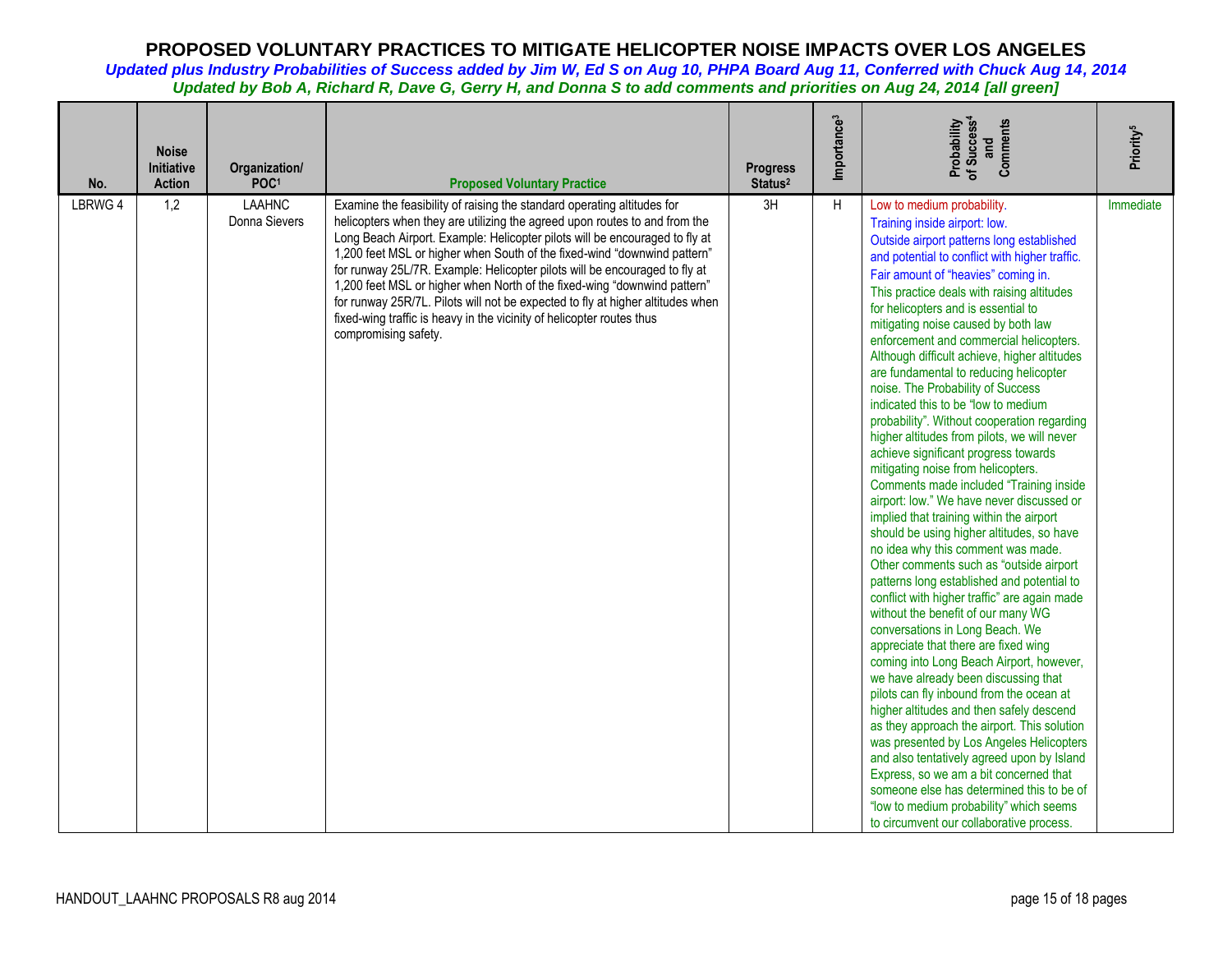| No.                                                             | <b>Noise</b><br><b>Initiative</b><br><b>Action</b> | Organization/<br>POC <sup>1</sup>     | <b>Proposed Voluntary Practice</b>                                                                                                                                                                                                                                                                                                                                            | <b>Progress</b><br>Status <sup>2</sup>                                               | Importance <sup>3</sup> | of Success <sup>4</sup><br>Comments<br>Probability<br>and                                                                                                                                                                                                                                                                                                                                                         | Priority <sup>5</sup> |
|-----------------------------------------------------------------|----------------------------------------------------|---------------------------------------|-------------------------------------------------------------------------------------------------------------------------------------------------------------------------------------------------------------------------------------------------------------------------------------------------------------------------------------------------------------------------------|--------------------------------------------------------------------------------------|-------------------------|-------------------------------------------------------------------------------------------------------------------------------------------------------------------------------------------------------------------------------------------------------------------------------------------------------------------------------------------------------------------------------------------------------------------|-----------------------|
| LBRWG 5                                                         | 1.2                                                | <b>LAAHNC</b><br>Donna Sievers        | Determine what process would be followed to proceed with Safety<br>Management System approval for changes in the Letter of Agreement<br>between Long Beach Air Traffic Control and helicopter operators utilizing<br>the Long Beach Airport.                                                                                                                                  | 3H                                                                                   | M                       | Outside scope. Low to no.<br>FAA matter.<br>At the beginning of our collaborative<br>process, we were unclear what<br>procedures should be followed in order<br>that FAA assist us in determining safety<br>issues and possible revision of the Letters<br>of Agreement; therefore, the practice was<br>written. We now have FAA and ATC<br>attending our meetings and I think this<br>issue is largely resolved. | Later                 |
| LBRWG 6<br>Added at<br><b>July 2014</b><br><b>WG</b><br>meeting | 1,2                                                | <b>LAAHNC</b><br><b>Donna Sievers</b> | The Long Beach Airport Staff will investigate obtaining additional noise<br>monitoring data for Long Beach which will assist in evaluating the change in<br>noise exposure from potential alternative altitudes and determining possible<br>solutions to helicopter noise in Long Beach.                                                                                      | $\mathbf{3}$                                                                         | H                       | Pilots - Please add probability of success<br>This goal was added when Ron Reeves,<br>Noise and Environmental Officer at the<br>Long Beach Airport, explained at our WG<br>meeting that he would be able to fund an<br>additional week-long noise collection. The<br>WG agreed that this would be beneficial<br>and it is my understanding that Ron is<br>moving forward with this.                               | <b>Next</b>           |
|                                                                 |                                                    |                                       | SEPULVEDA PASS-VALLEY BASIN WORKING GROUP (SPWG)<br>Develop specific proposals and methods for reducing helicopter noise in Sepulveda Pass and Valley Basin areas with respect to routes and altitudes used by helicopter operators<br>[This is not a current WG, but these proposals probably indicate the need for this WG or something like it at some time in the future] |                                                                                      |                         |                                                                                                                                                                                                                                                                                                                                                                                                                   |                       |
| SPWG <sub>1</sub>                                               | 1,2                                                | LAAHOA<br><b>Chuck Street</b>         | When flying East or West through the San Fernando Valley I will follow a<br>flight path North of Ventura Blvd and preferably along the 101 Freeway at<br>an altitude of 1,800 MSL or higher.                                                                                                                                                                                  | Suggest not<br>creating this<br>now. Wait<br>until after<br>Sept 8 Doc<br>completed. | L                       | Determine AGL/MSL and local traffic.<br>Study.<br>Wait until creating new WG                                                                                                                                                                                                                                                                                                                                      | Later                 |
| SPWG <sub>2</sub>                                               | 1,2                                                | LAAHOA<br><b>Chuck Street</b>         | When flying along the 405 Freeway through the Sepulveda Pass I will fly my<br>helicopter at an altitude of 1,900 feet MSL when weather permits.                                                                                                                                                                                                                               | Suggest not<br>creating this<br>now. Wait<br>until after<br>Sept 8 Doc<br>completed. | $\mathbf{L}$            | Determine AGL/MSL and local traffic.<br>Study.<br>Wait until creating new WG                                                                                                                                                                                                                                                                                                                                      | Later                 |
| SPWG <sub>3</sub>                                               | 1,2                                                | LAAHOA<br><b>Chuck Street</b>         | When flying between the shoreline in Pacific Palisades and the 101 freeway<br>I will follow a flight path South of Sunset Blvd at an altitude above 1500 feet<br>MSL out of consideration for the residents who live in this very noise<br>sensitive area.                                                                                                                    | Suggest not<br>creating this<br>now. Wait<br>until after<br>Sept 8 Doc<br>completed. | L                       | Determine AGL/MSL and local traffic.<br>Study.<br>Wait until creating new WG                                                                                                                                                                                                                                                                                                                                      | Later                 |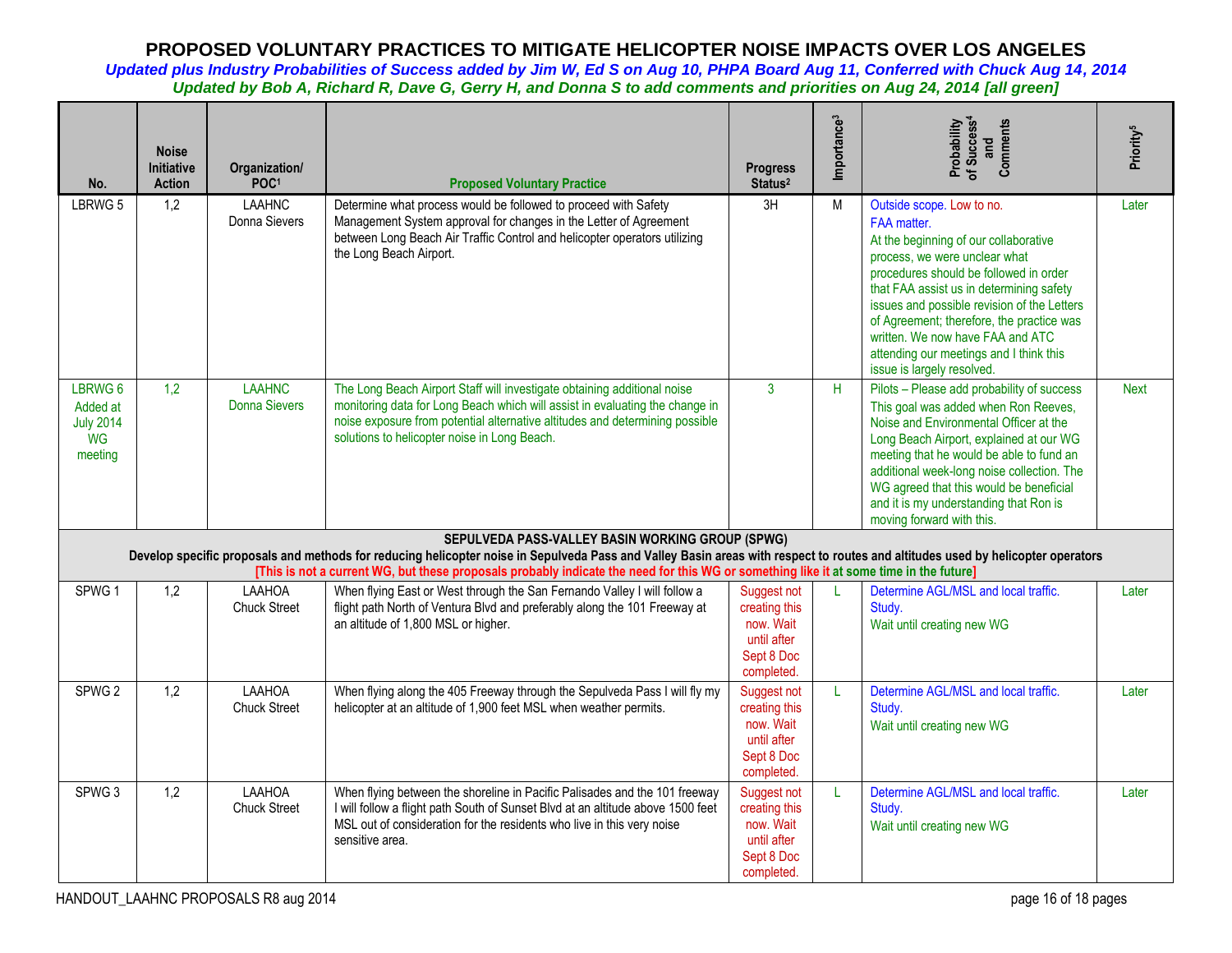*Updated plus Industry Probabilities of Success added by Jim W, Ed S on Aug 10, PHPA Board Aug 11, Conferred with Chuck Aug 14, 2014 Updated by Bob A, Richard R, Dave G, Gerry H, and Donna S to add comments and priorities on Aug 24, 2014 [all green]*

| No.                                                                       | <b>Noise</b><br><b>Initiative</b><br><b>Action</b> | Organization/<br>POC <sup>1</sup>                                        | <b>Proposed Voluntary Practice</b>                                                                                                                                                                   | <b>Progress</b><br>Status <sup>2</sup> | ឹ<br>$\mathbf c$<br><u> ፰</u> | ਠ<br>$\bar{a}$<br>ဝ ဟ |  |
|---------------------------------------------------------------------------|----------------------------------------------------|--------------------------------------------------------------------------|------------------------------------------------------------------------------------------------------------------------------------------------------------------------------------------------------|----------------------------------------|-------------------------------|-----------------------|--|
|                                                                           |                                                    |                                                                          | Organizations: LAAHNC - Los Angeles Area Helicopter Noise Coalition; LAAHOA - Los Angeles Area Helicopter Operators Association; PHPA - Professional Helicopter Pilots Association; HAI - Helicopter |                                        |                               |                       |  |
|                                                                           |                                                    |                                                                          | Association International; POCs - Points of Contact for involved organizations                                                                                                                       |                                        |                               |                       |  |
| See Progress Status Indicators (see first table below)                    |                                                    |                                                                          |                                                                                                                                                                                                      |                                        |                               |                       |  |
| Importance (from community stakeholders): H = High; M = Moderate; L = Low |                                                    |                                                                          |                                                                                                                                                                                                      |                                        |                               |                       |  |
|                                                                           |                                                    |                                                                          | Probability of Success (from pilot/operator stakeholders): H = High; M = Moderate; L = Low                                                                                                           |                                        |                               |                       |  |
|                                                                           |                                                    | Priority (see second table below): $I - I$ mmediate; N = Next; L = Later |                                                                                                                                                                                                      |                                        |                               |                       |  |

NOTE A: Jim Wisecup, Chuck Street, and others are working outside of the Working Groups to develop "pledges" or "letters of agreement" with pilots and operators. LAAHNC appreciates these efforts because they help determine the type and level of voluntary practices that would be accepted and could be quickly implemented by helicopter pilots and operators. And, such pledges and letters of agreement can be useful as part of pilot outreach programs in conjunction with a Tri-Party Agreement. But, LAAHNC feels that the entire Working Group process is missing excellent collaborative input from pilots and operators by not building potential practices from these pledges and letters of agreement into this Proposed Voluntary Practices list as alternate proposals or counterproposals. To that end, we have marked several practices in the list with "PLEASE SEE NOTE A" where we hope that the pilots and operators will pull appropriate portions of their pledges and letters of agreement, convert them to new proposed voluntary practices, and add them to this list for the appropriate Working Group. Practice SBRWG 11 for an offshore route offers an excellent example of how this might work. In his pilot pledge, Chuck Street has included shoreline practices that had been numbered SBRWG 11a through 11d. These have been combined into a single proposed voluntary practice with no number. We hope that Chuck will modify these as necessary and turn them into an alternate proposal for a set of shoreline voluntary practices that can then be considered at the next South Bay Routes Working Group meeting – essentially a counterproposal to existing SBRWG 11. LAAHNC feels that adding alternate proposal or counterproposals to the list in this way will foster collaboration and might, in some cases, lead to consensus on interim proposed voluntary practices that can be incorporated into the initial Tri-Party Agreement.